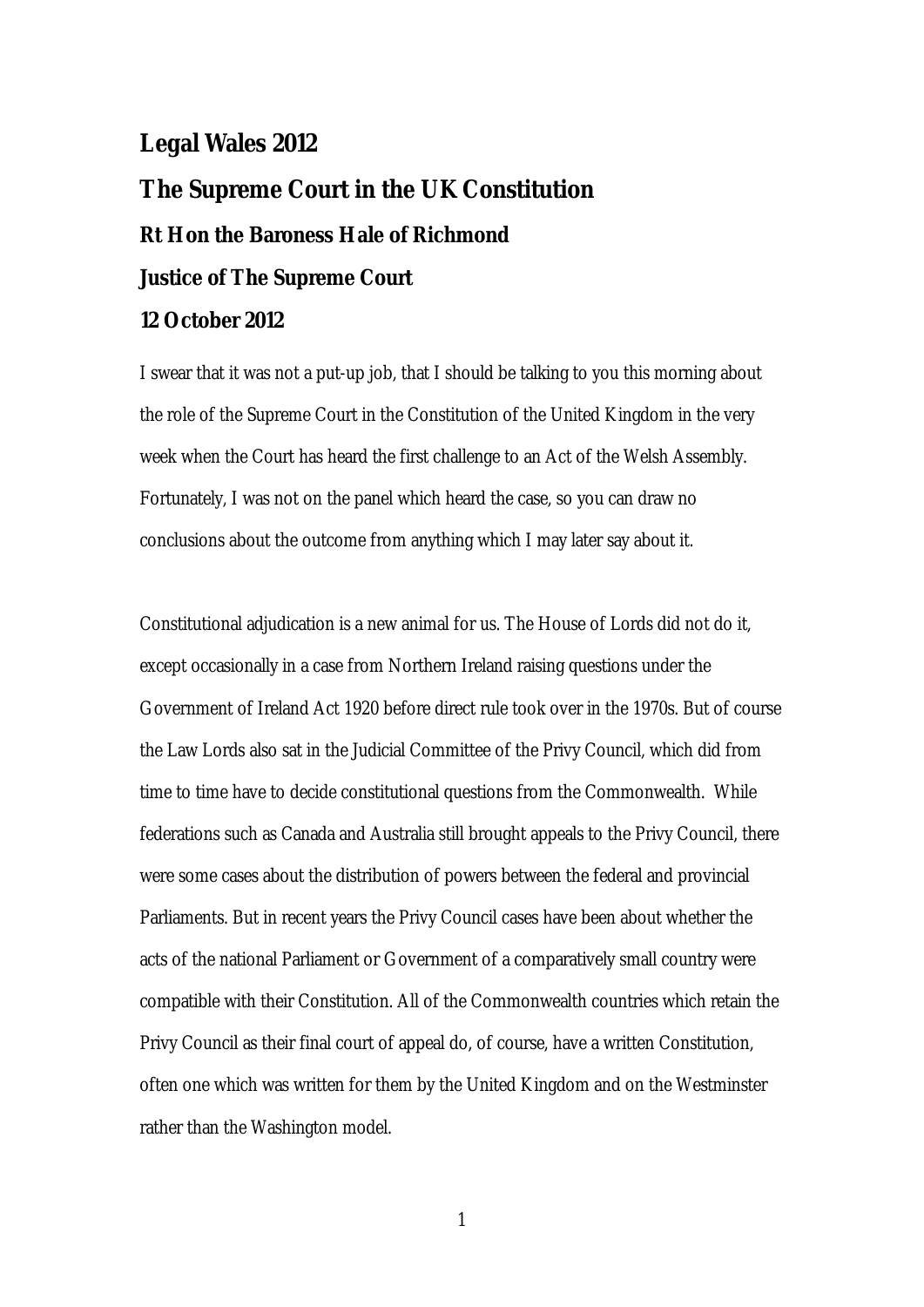These cases can be fascinating. In one case from Jamaica, for example, we had to decide whether it was constitutional for the Jamaican Parliament to legislate by ordinary Act of Parliament to do away with the right of appeal to the Privy Council and substitute a right of appeal to the Caribbean Court of Justice<sup>1</sup>. The right of appeal to the Privy Council was not entrenched in the Jamaican Constitution, so at first sight the answer seemed obvious. But the structure of the higher courts in Jamaica, including the independence of their judiciary, was entrenched. So, the argument ran, how can it possibly be consistent with the Constitution to provide for a court which had none of the constitutional protection of those courts to be able to overturn their decisions? Such a change could only be made by a constitutional amendment with the required special majority. Somewhat to our surprise, we accepted that argument. The result is that we are still the final court of appeal in both Jamaica and Trinidad and Tobago. There is a move in both countries to replace us with the Caribbean Court of Justice, but at present they do n ot have the required majorities. We would, of course, be sorry to see them go, but it is a matter for them and n ot for us.

Another striking example came from Mauritius, although in the end it was something of a damp squib<sup>2</sup>. Mauritius has one of the most complicated electoral systems imaginable. It was carefully designed to ensure that each community - Hindu, Muslim, Chinese and the rest, in practice the Christian creoles – was represented roughly in proportion to their share of the population, but at the same time to produce a clear majority in Parliament so that a Government could be formed. This meant departing from 'one man, one vote'. It

1 *Independent Jamaica Council for Human Rights (1998) Ltd & Ors v Marshall-Burnett & Anor (Jamaica)*  [2005] UKPC 3, [2005] 2 AC 356.

<u>.</u>

2 *Dany Sylvie Marie and Dhojaven Vencadsamy and others v The Electoral Commissioner, The Electoral Supervisory Commission and The State of Mauritius* [2011] UKPC 45.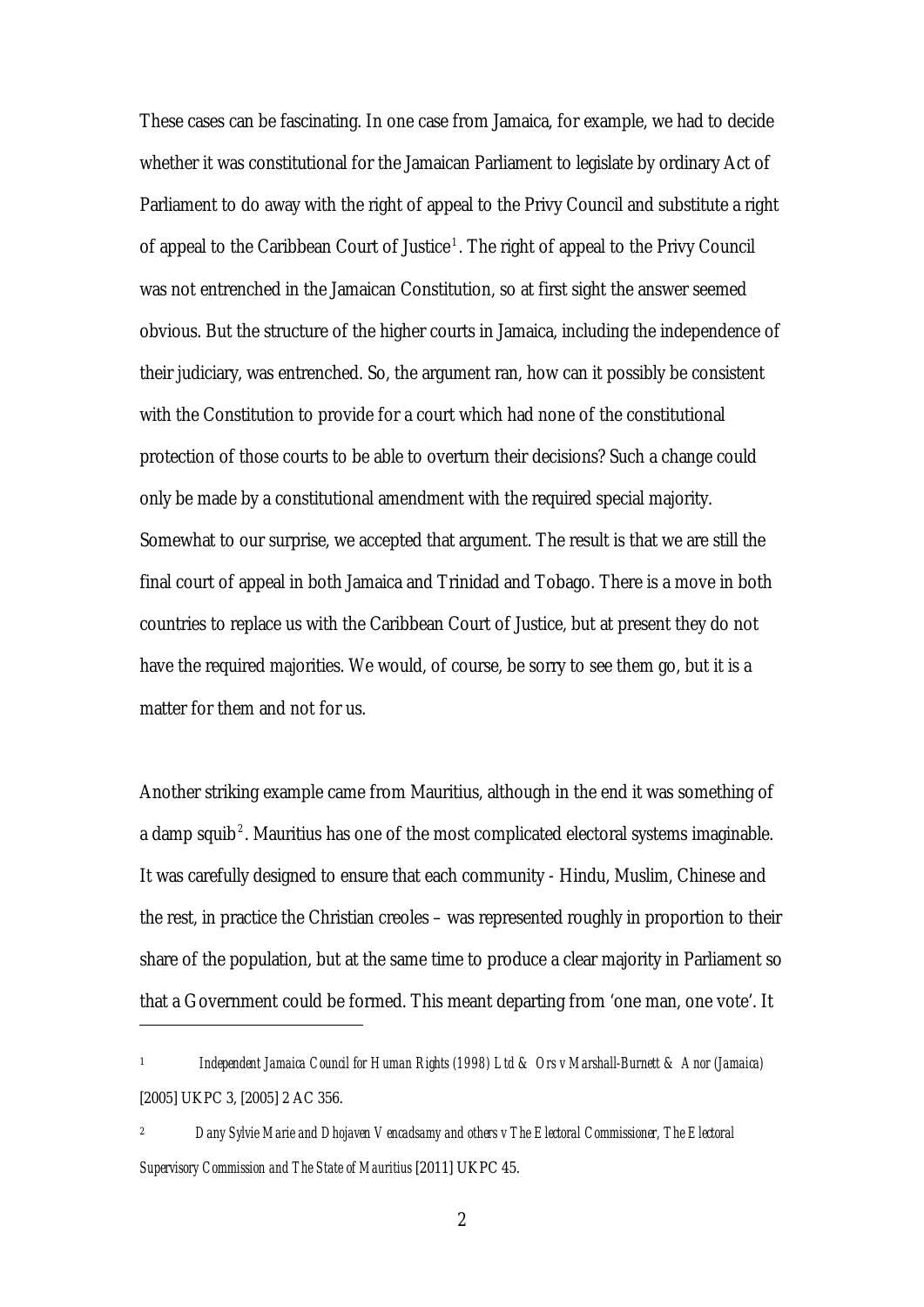also meant that candidates had to declare to which community they belonged. Some people were reluctant to do this, either because they had no religion or did not want to associate themselves with any of the communities. They objected to the residual 'other' category because in practice it was understood to mean the creoles. So they argued that the electoral system, which was set up in the Constitution itself, was inconsistent with the first section of the Mauritian Constitution, which declares Mauritius to be a 'sovereign democratic State'. Does democracy demand one man one vote? After hearing some fascinating argument, however, we declined to decide the question on procedural grounds.

I mention these cases because they are good examples of what constitutional adjudication under the United Kingdom constitution is not. We are not concerned with whether Acts of the UK Parliament or Government are compatible with the UK Constitution, because we do not have one written down. We *are* concerned with whether those Acts are compatible either with European Union law or with the European Convention on Human Rights. But that is because the UK Parliament has told us so. No referendum or special majority would be required for Parliament to take those powers away from us.

However, as every Law student knows, we have had one case in which we did have to grapple with whether an Act of the UK Parliament was a valid Act of Parliament. I mention it only because there are clear echoes of it in a recent devolution case from Scotland. I refer, of course, to *R (Jackson) v Attorney-General*<sup>3</sup> which concerned the validity of the Hunting Act 2004. The first curiosity was that the whole saga had involved

<sup>3 [2005]</sup> UKHL 56, [2006] 1 AC 262.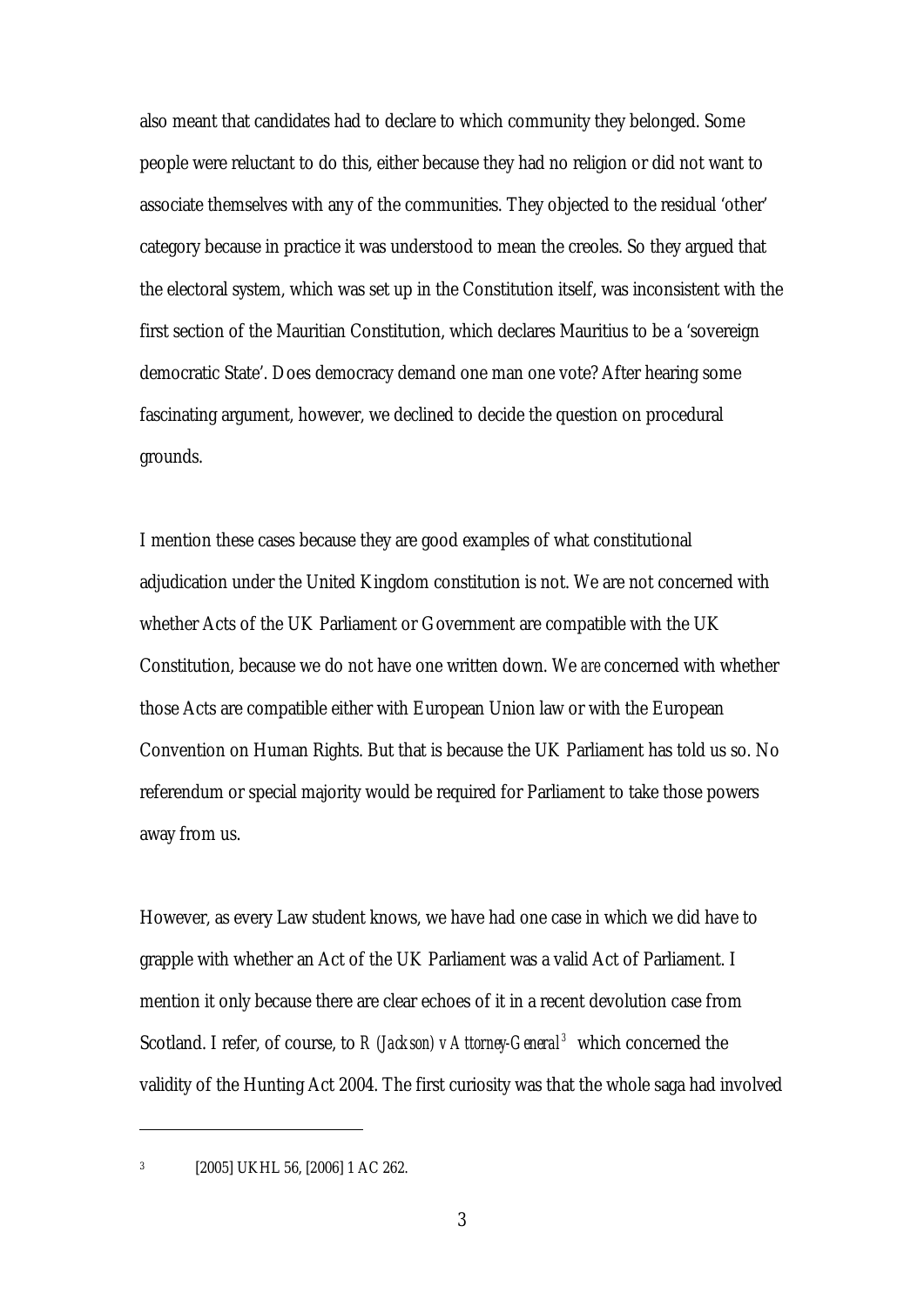a bitter battle between the House of Lords and the House of Commons. The challen ge was directed, not to the contents of the Bill, but to the manner of its passing. How could nine members of the House of Lords decide this? Were they not being judges in their own cause? Luckily, no-one took the point. Perhaps, as promoters of the Constitutio nal Reform Act 2005, setting up the new Supreme Court, the Government were glad of a cast-iron demonstration of how necessary it was to separate us from Parliament.

The challenge resurrected an old argument about whether the Parliament Act 1949 could validly amend the Parliament Act 1911 and whether, therefore, Bills passed under the amended procedure were valid. Section 2 of the 1911 Act provided that if a Bill passed through the Commons in three successive sessions, and was rejected three times by the Lords, it would be presented to the King and become an Act of Parliament on receiving the royal assent, so long as two years had elapsed between its second reading in the first of those three sessions and the date of its passing the Commons in the third. This did not apply to a Bill to prolong the life of a Parliament beyond five years. Part of the package was to reduce the maximum length of Parliament between elections from seven to five years. A Bill would have to start its progress in the Commons quite soon after a general election if it was to get through under the new procedure, so the Government would still have a democratic mandate.

The 1949 Act reduced the timetable in the 1911 Act from three sessions to two and the delay from two years to one. It was passed under the 1911 Act procedure. So the argument was that 1911 Act had delegated the power of Parliament as lawfully constituted – King, Lords and Commons – to the King and Commons alone. Legislation passed by the modified body was delegated rather than primary legislation. It is a general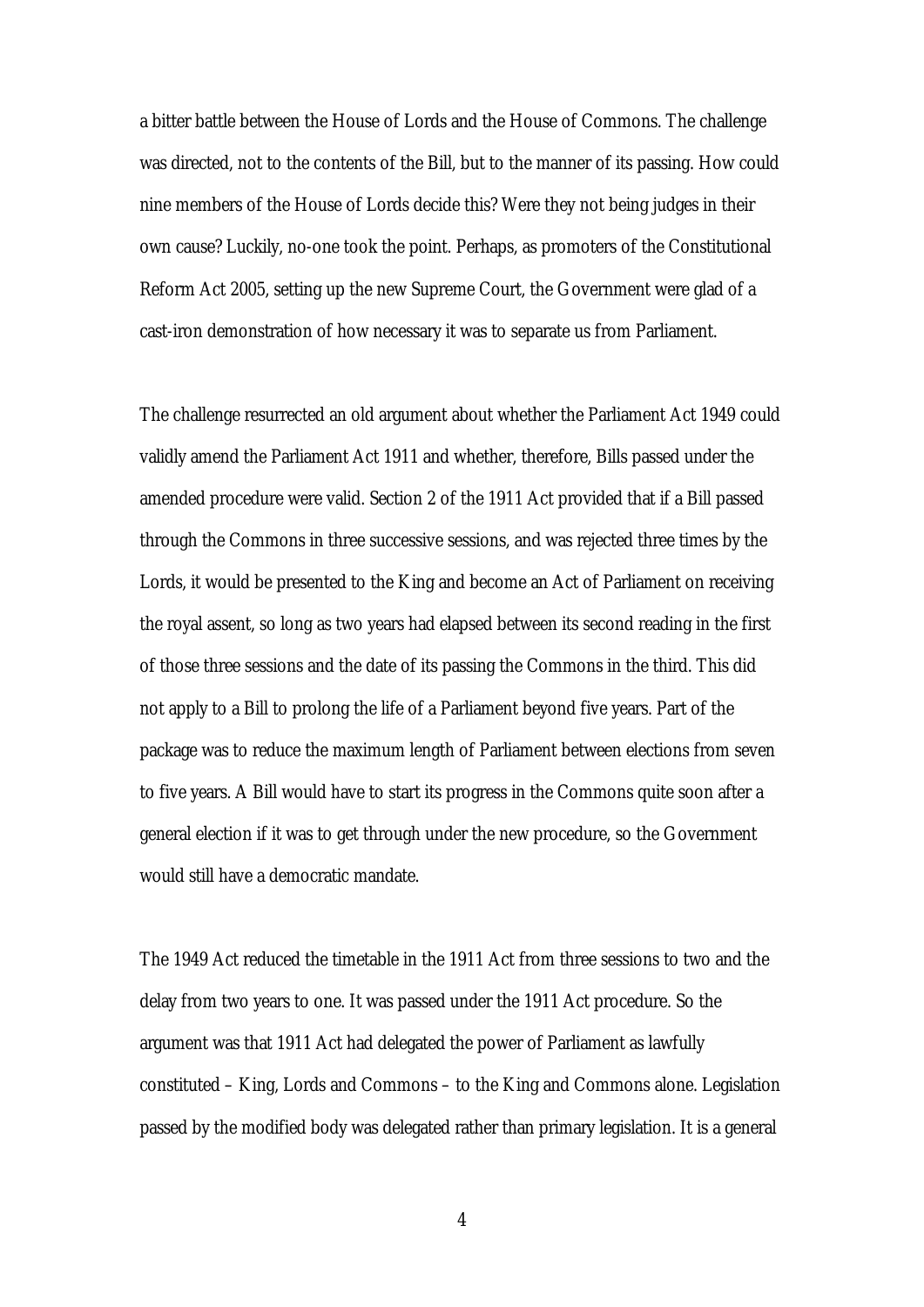principle that a delegate cannot use his delegated powers to enlarge those powers unless expressly authorised to do so. He cannot pull himself up by his own bootstraps.

None of us had much difficulty in rejecting that argument. The 1911 Act was not delegating power. It was creating a new way of passing Acts of Parliament. The language was quite explicit: Bills passed under that procedure would become Acts of Parliament. The legislature had redefined itself. A distinction has to be drawn, as Lord Steyn put it, between what Parliament can do by legislation and what Parliament has to do to legislate.

The other question is whether there are any limits to what can be done under the Parliament Act procedure. A very strong Court of Appeal (Lord Woolf, then Lord Chief Justice, Lord Phillips of Worth Matravers, then Master of the Rolls, and Lord Justice May) thought that it would not be possible to make fundamental constitutional changes to the relationship between Lords and Commons, such as abolishing the House of Lords, using the Parliament Act procedure<sup>4</sup>. None of us agreed with that. After all, the Parliament Act 1911 had been passed in order to do two very fundamental and very controversial things – to establish home rule for Ireland and to disestablish the Church in Wales. But most of us (apart from Lord Bingham) thought that the prohibition on using it to prolong the life of a Parliament could not be got round by using two Bills – one to amend the Parliament Act and then one to extend the life of Parliament. An Act designed to reinforce democracy by preventing the unelected House from thwarting the will of the electorate ought not to be used to enable the elected House to do so.

<sup>4</sup> *R (Jackson) and Ors v HM Attorney General* [2005] EWCA Civ 126, [2005] QB 579.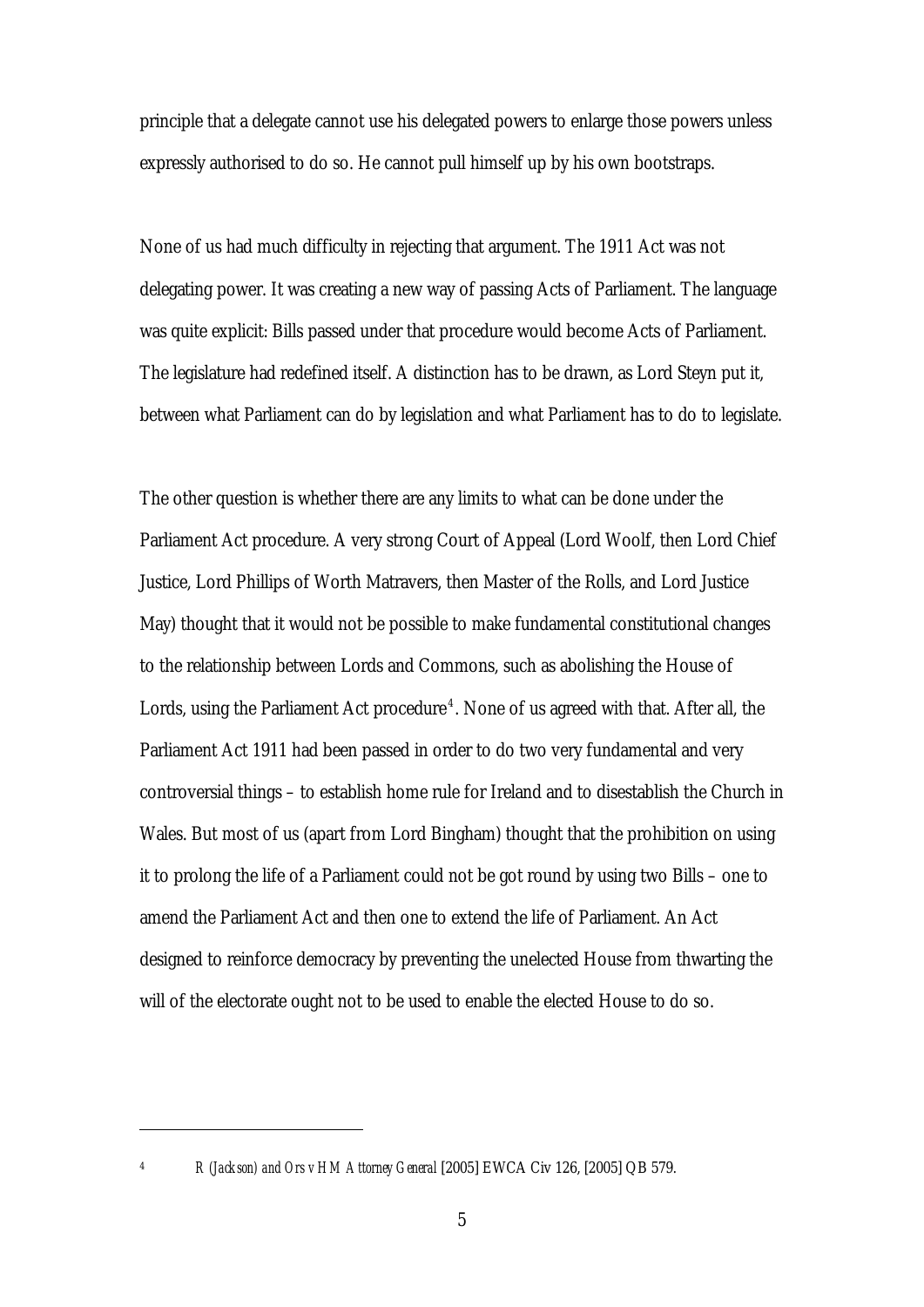Lord Steyn thought that there might be other limits to what Parliament can legislate about:

 'In exceptional circumstances involving an attempt to abolish judicial review or the ordinary role of the courts, the Appellate Committee of the House of Lords or a new Supreme Court may have to consider whether this is a constitutional fundamental which even a sovereign Parliament acting at the behest of a complaisant House of Commons cannot abolish.<sup>'5</sup>

And Lord Hope was prepared to say that:

'The rule of law enforced by the courts is the ultimate controlling factor upon which our constitution is based. The fact that your Lordships have been willing to hear this appeal and give judgment upon it is another indication that the courts have a part to play in defining the limits of Parliamentary sovereignty.'<sup>6</sup>

Later on, Lord Hope appeared to accept that there might be other implied limits on the use of the Parliament Act, as did Lord Carswell, but not the one which the appellants proposed. Lord Bingham later commented, in his book on the rule of law, that there was no authority for these propositions, which he regarded as heretical.

So, at last, to devolution. Under the modern arrangements which began in 1998, devolution issues are about whether the acts of the national Parliaments and

<sup>5</sup> At [102].

<sup>6</sup> At [107].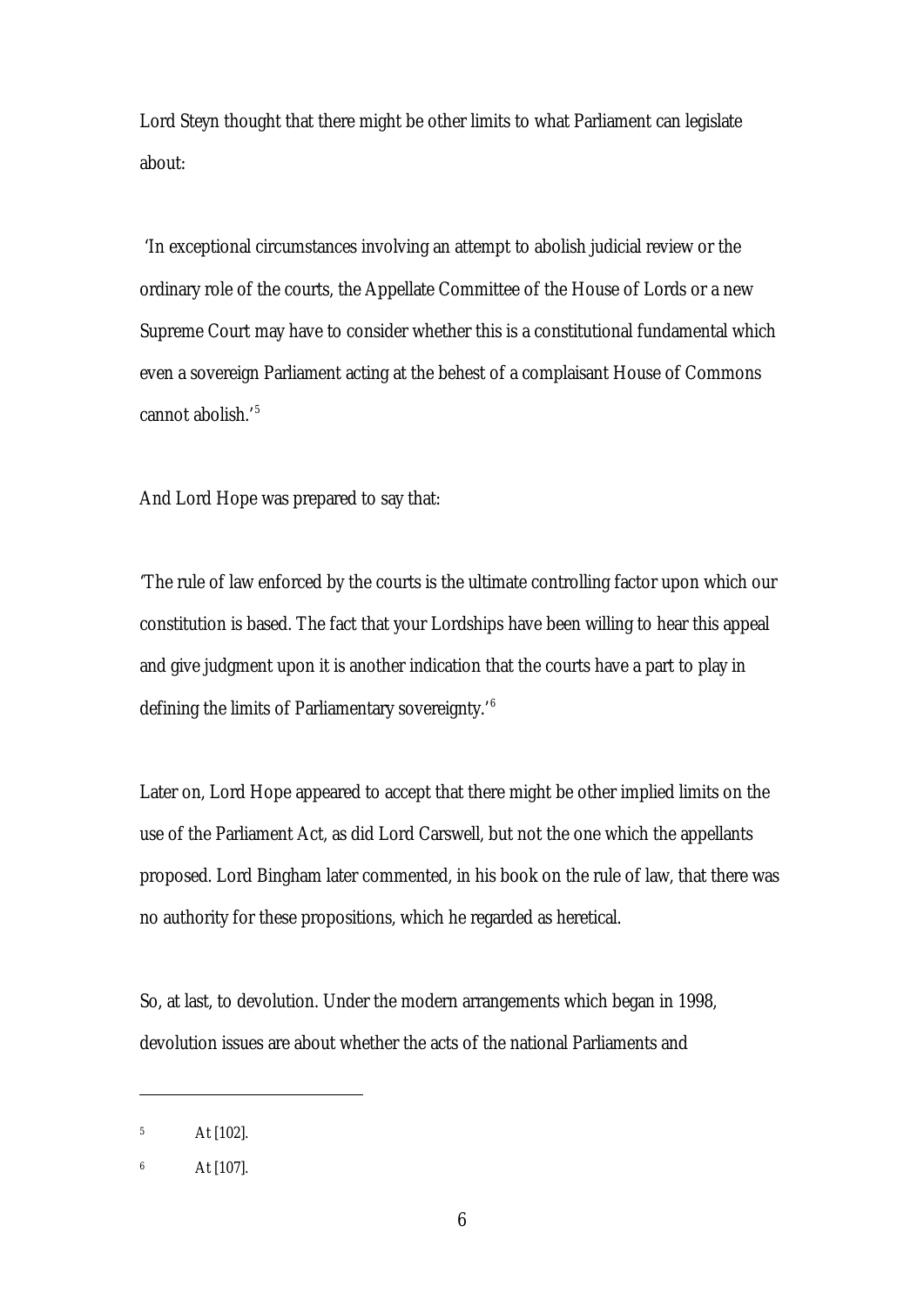governments of Scotland, Wales and Northern Ireland are within the scope of the powers which the UK Parliament has given them. Such issues were at first given to the Judicial Committee of the Privy Council because it was thought they would mostly involve demarcation disputes between the UK and the national Parliaments. It would not be right for members of the UK Parliament to adjudicate. This was, Lord Bingham thought, one of the reasons for setting up a Supreme Court for the United Kingdom, separate from the United Kingdom legislature. Since 2009, therefore, they have come to us in the Supreme Court, rather than to us in the Privy Council (we do try and keep the branding separate, even though we now share a building and administration: we have, for example, a Privy Council rug, which covers up the Supreme Court symbol on the carpet in the court room). In fact, demarcation disputes of the kind contemplated have only recently begun to reach us. The devolution issues which have reached us fall into three broad categories.

The first and much the most numerous is incompatibility with human rights. The devolved Parliaments and Governments are not empowered to act incompatibly with the Convention rights. This sort of challenge will normally arise in a real, concrete case. Some-one will say that his Convention rights have been violated as a result of the acts of, say, the Scottish Parliament or the Scottish Ministers. If such a case arises in Wales or Northern Ireland, it would come up to us by the usual appellate route. We have not, so far, had any case challenging the Acts (as opposed to the inaction) of the Welsh or Northern Ireland Assemblies on this ground. But we have, of course, had cases challenging the compatibility of existing laws with the Convention rights. Perhaps the best-known example was the ban on joint adoptions by unmarried couples, which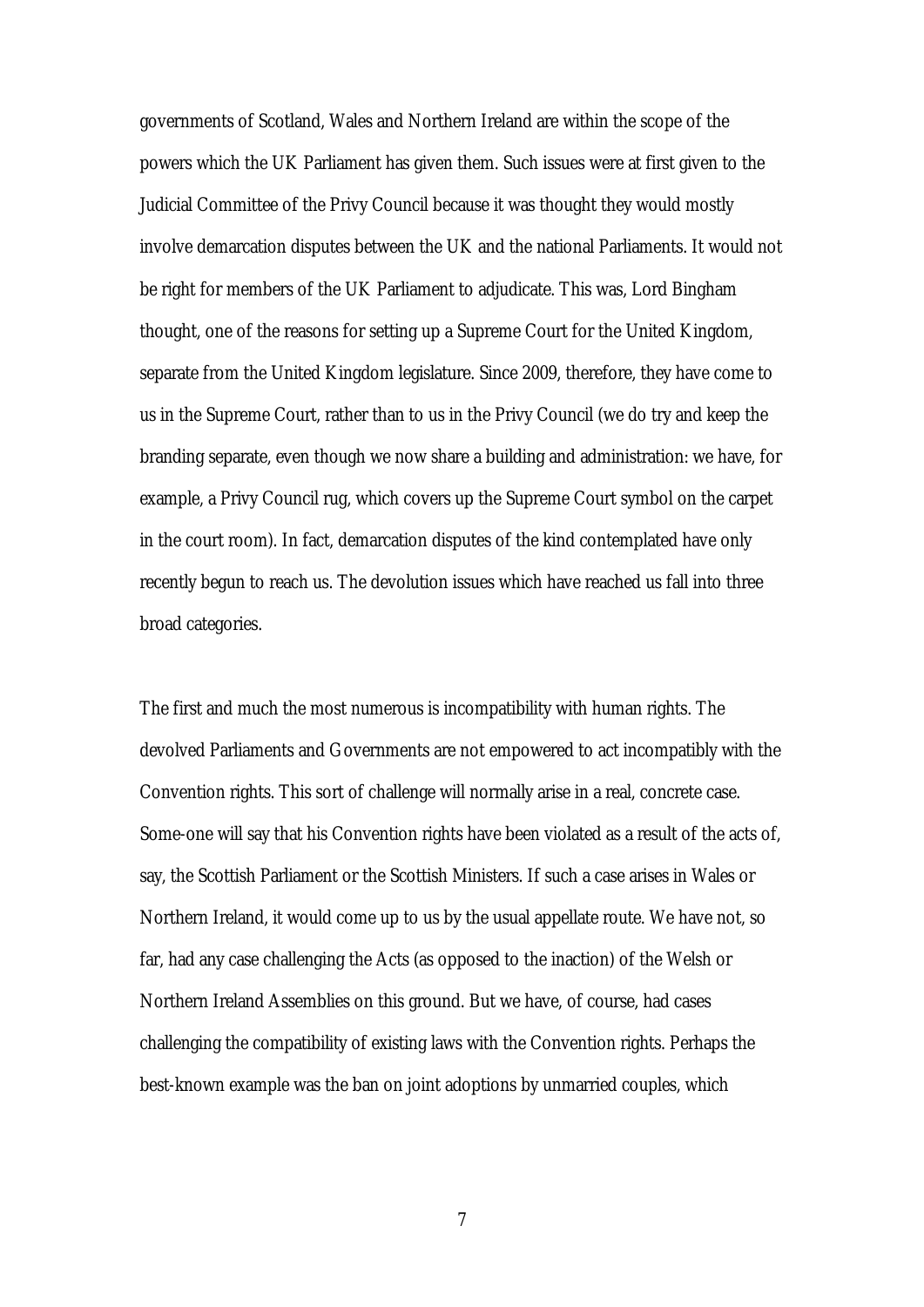persisted in Northern Ireland after being abolished in England and Wales and Scotland. <sup>7</sup> The Northern Ireland Government knew that it ought to do something about it, but found it politically very difficult to do so. We held that the blanket ban (such a common phrase in Convention jurisprudence) was unjustifiably discriminatory, so the couple had to be allowed to present their joint application.

As I say, that case came up to the House of Lords on appeal from the Court of Appeal in Northern Ireland. The same is true of civil cases from Scotland, where there is an unrestricted right of appeal to the Supreme Court. So, for example, we held that the restricted rights of unmarried fathers to take part in children's hearings were incompatible with their Convention rights. <sup>8</sup> But the same is not true of criminal cases from Scotland. The Acts of Union of 1707 (if you are Scottish) or 1706 (if you are English)<sup>9</sup> did not affect the right of Scottish litigants to petition the House of Lords in civil matters but at that time there was no such right in criminal cases. The English and Welsh were eventually given one by statute but the Scots were not. So in ordinary circumstances we have no jurisdiction over the criminal law and procedure of Scotland. Then came devolution and the Privy Council now had power to rule upon whether acts of the Scottish Ministers and Parliament in the field of criminal law were compatible with the Convention rights. This has, to say the least, proved controversial in Scotland.

<sup>7</sup> *In re P and Ors (Northern Ireland)* [2008] UKHL 38, [2009] 1 AC 173.

<sup>8</sup> *Principal Reporter v K and others (Scotland)* [2010] UKSC 56, [2011] 1 WLR 18.

<sup>&</sup>lt;sup>9</sup> The Scottish Parliament in fact passed the Union with England Act before the English Parliament passed the Union with Scotland Act, but the Scots had already adopted the Gregorian calendar in which the new year began in January. Both Acts came into force on 1 May 1707.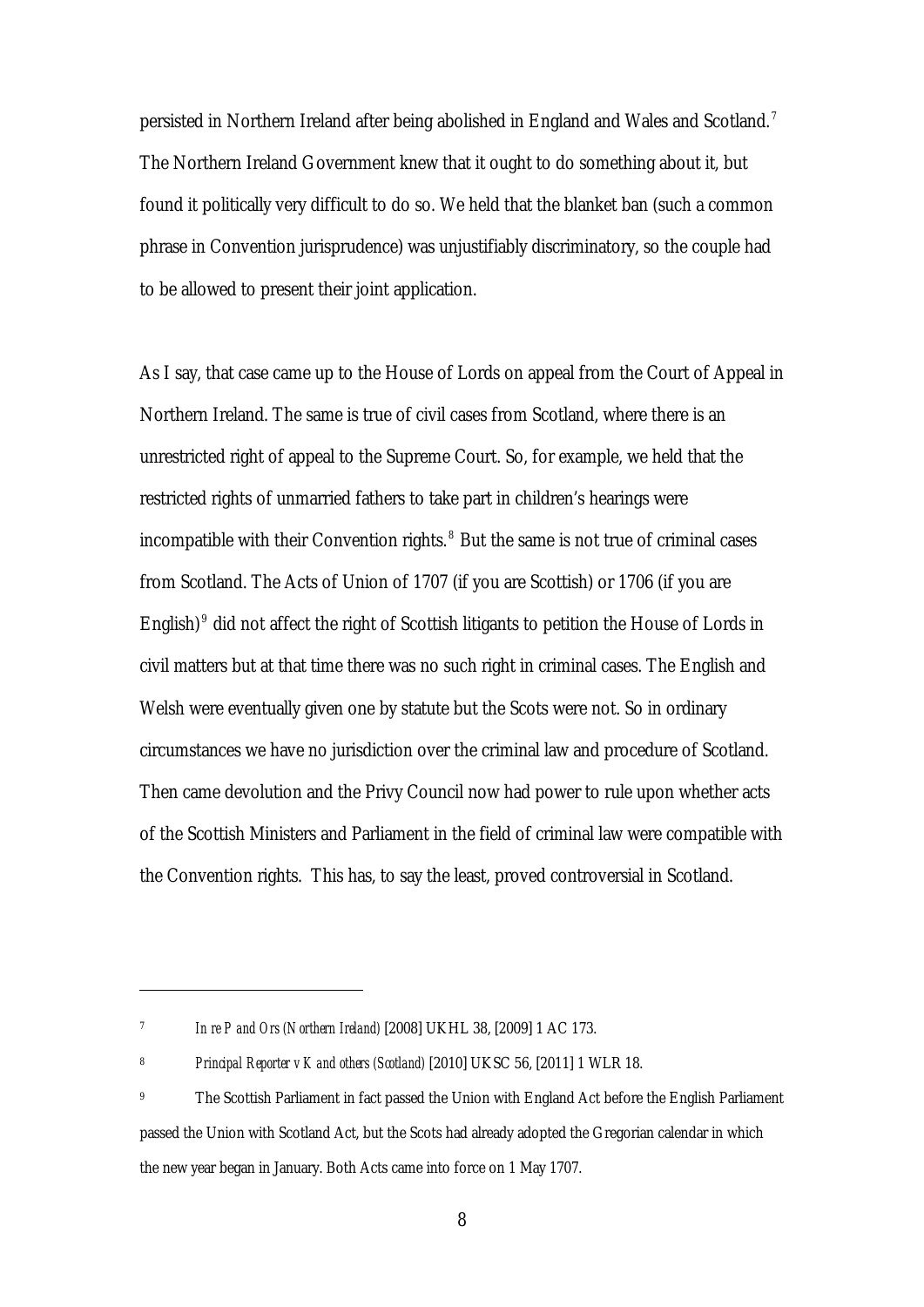The Convention rights are, by and large, not concerned with the content of the substantive criminal law, so we have not had cases about that. The cases have concerned criminal procedure and evidence. Mostly they have attacked, not an Act of the Scottish Parliament, but the conduct of a prosecution by the Lord Advocate. Sometimes they have challenged long-established aspects of Scottish criminal procedure, such as the practice of not disclosing initial police statements and other information to the defence.<sup>10</sup>

The most notorious, however, is the case of *Cadder v HM Advocate<sup>11</sup>*. Under the Criminal Procedure (Scotland) Act 1995 (an Act of the UK Parliament), the police have power to detain a suspect for up to six hours. Suspects can be questioned and must be cautioned beforehand. They are entitled to have a solicitor informed of their detention but the Act gives them no right to have the solicitor present while they are questioned. The Grand Chamber of the European Court of Human Rights, in *Salduz v Turkey, <sup>12</sup>* had held that questioning detained suspects without access to a lawyer was a violation of article 6(1) and (3)(c) of the Convention. The Scottish High Court of Justiciary (sitting with seven judges) had held, in *HM Advocate v McLean, <sup>13</sup>* that this was not a violation because the other guarantees in Scottish criminal procedure were enough to provide for a fair trial. The Supreme Court in *Cadder,* also sitting with seven judges including Lord Hope and Lord Rodger, unanimously held that there was a violation. *McLean* did not address the Strasbourg court's concern, which was with self-incrimination. There was 'not the

<sup>10</sup> Examples are *McInnes v HM Advocate10*, where the appeal was dismissed, and *Fraser v HM Advocate<sup>10</sup>*, where the appeal was allowed, to considerable consternation in Scotland.

<sup>11 [2010]</sup> UKSC 43, [2010] 1 WLR 2601.

<sup>12 (2008) 49</sup> EHRR 421.

<sup>13 [2009]</sup> HCJ 97.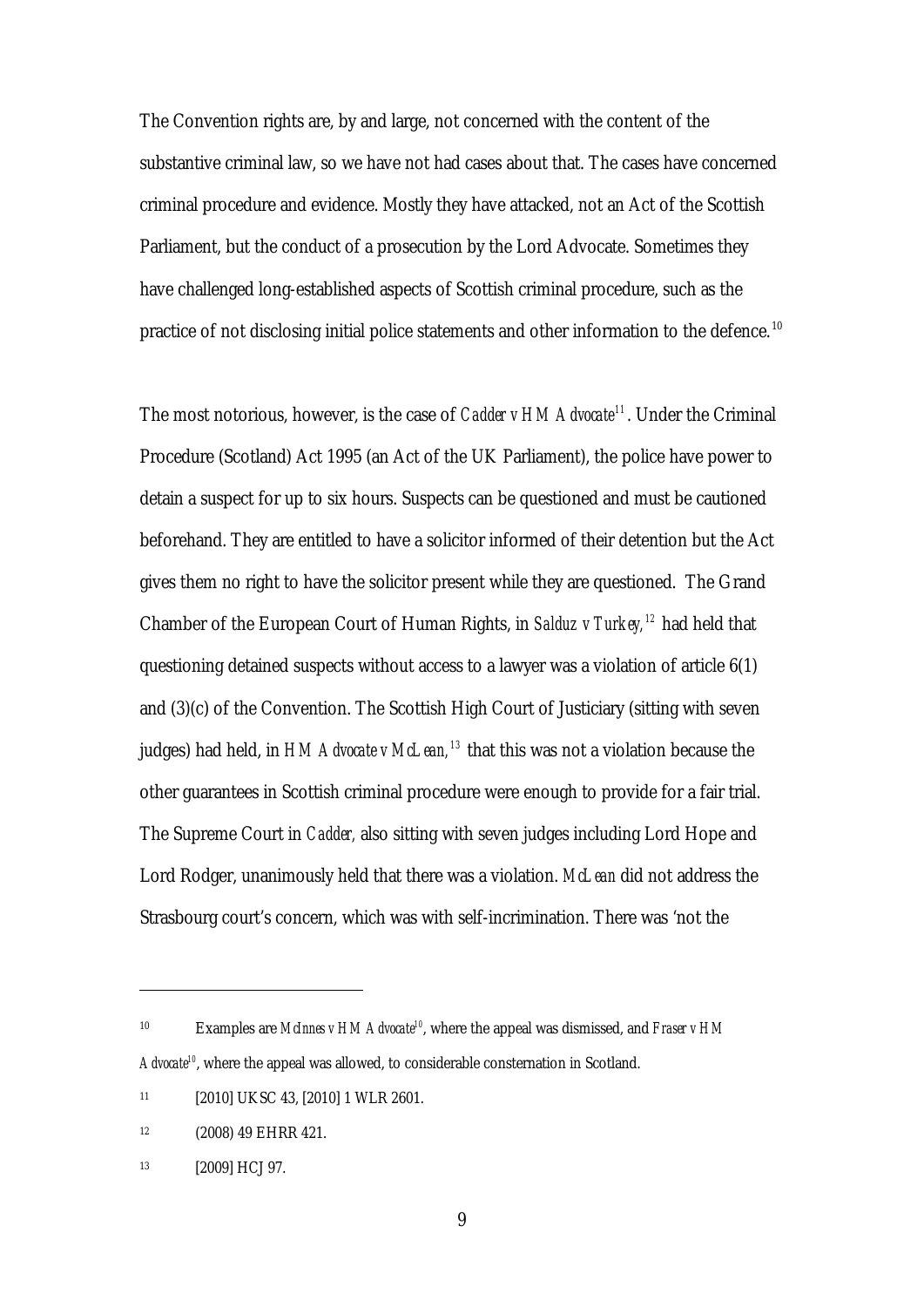remotest chance' that Strasbourg would hold that the safeguard of access to legal advice before questioning could be omitted in the light of the other safeguards of Scottish law<sup>14</sup>.

It was otherwise with the next case, *Ambrose v Harris. <sup>15</sup>* This raised the question of whether *Cadder* applied to police questioning before the suspect had been taken into police custody. Mr Ambrose, for example, had been questioned at the road side for suspected drink-driving. This time the High Court of Justiciary itself referred the case to the Supreme Court. It raised the difficult issue of what we should do with a question that the Strasbourg court has not yet decided. Is it, as Lord Bingham famously said in *R (Ullah) v Special Adjudicator, <sup>16</sup>* to keep pace with the Strasbourg jurisprudence as it evolves over time, 'no more but certainly no less'? Does this also mean, as Lord Brown said in *R (Al-Skeini) v Secretary of State for Defence, <sup>17</sup>* 'no less, but certainly no more'? It is one thing to do this where we think that Strasbourg has clearly drawn a line in the sand, as we did in *Al-Skeini* (wrongly, as it turned out later). 18 It is another thing entirely to do so when Strasbourg has not had occasion to consider the issue. There are a great many questions which Strasbourg has not yet decided. So the alternative view is that we should make up our own minds, consistently with the principles underlying the Convention jurisprudence.<sup>19</sup>

14 At [93].

<u>.</u>

16 [2004] UKHL 26, [2004] 2 AC 323.

17 [2007] UKHL 26, [2008] AC 153.

18 *Al-Skeini and others and Al-Jedda v United Kingdom* – 55721/07 [2010] ECHR 858.

19 See, eg, Lord Irvine of Lairg, 'A British Interpretation of Convention Rights', Speech given on 14 December 2011 for the Bingham Centre on the Rule of Law, hosted by the Judicial Institute of University College. London.

<sup>15 [2011]</sup> UKSC 43, [2011] 1 WLR 2435.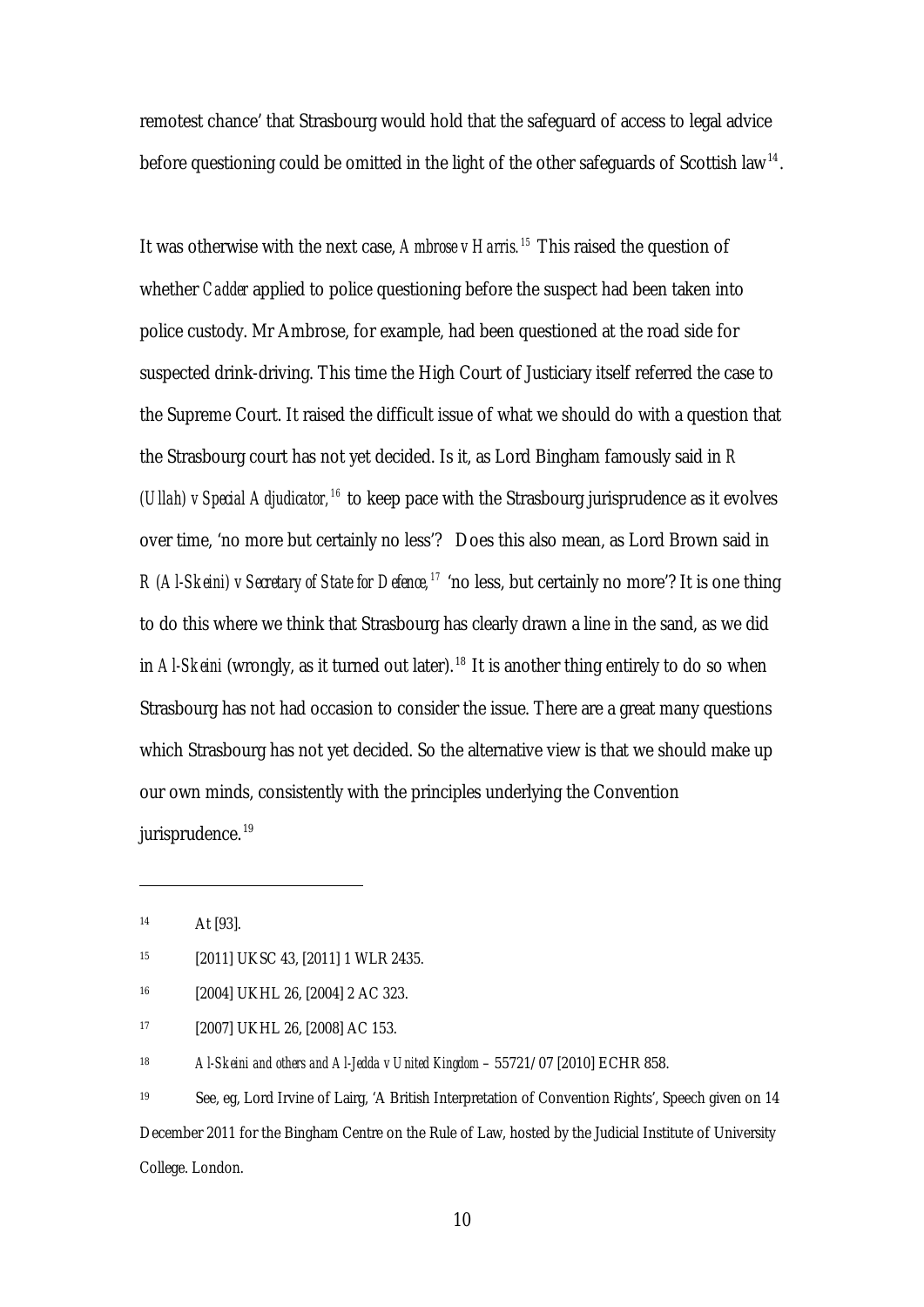In *Ambrose*, Lord Hope (and Lord Matthew Clarke, brought in ad hoc from Scotland after the death of Lord Rodger) took the more cautious line and Lord Brown and Lord Dyson reached the same result. Lord Kerr, on the other hand, took the alternative view and would have held the pre-arrest questioning to be inadmissible in all three cases.

These cases may have come before us as devolution issues from Scotland, but in reality they are no different from any other adjudication challenging the acts of a public authority under the Human Rights Act. Where an act of the executive is in question, the devolution context will probably make no difference. But it might well make a difference where an Act of the Scottish Parliament or the Welsh or Northern Ireland Assemblies is challenged. As it happens, just as the first Act of the Welsh Assembly has been challenged (although for different reasons and under a different procedure), the first Act of the Scottish Parliament was challenged for incompatibility with the Convention rights.

The Scottish Parliament was formally opened on 1 July 1999 and met to conduct business for the first time on 1 September. The Mental Health (Public Safety and Appeals) Bill was introduced on 31 August and passed so swiftly through the Parliament that it received the Royal Assent on 13 September. The Act required a sheriff hearing an appeal from a restricted hospital order patient who wished to be discharged from hospital (and the Secretary of State considering whether to discharge a restricted patient) to refuse the appeal if satisfied that the patient was then suffering from a mental disorder 'the effect of which is such that it is necessary, in order to protect the public from serious harm, that the patient continue to be detained in a hospital, whether for medical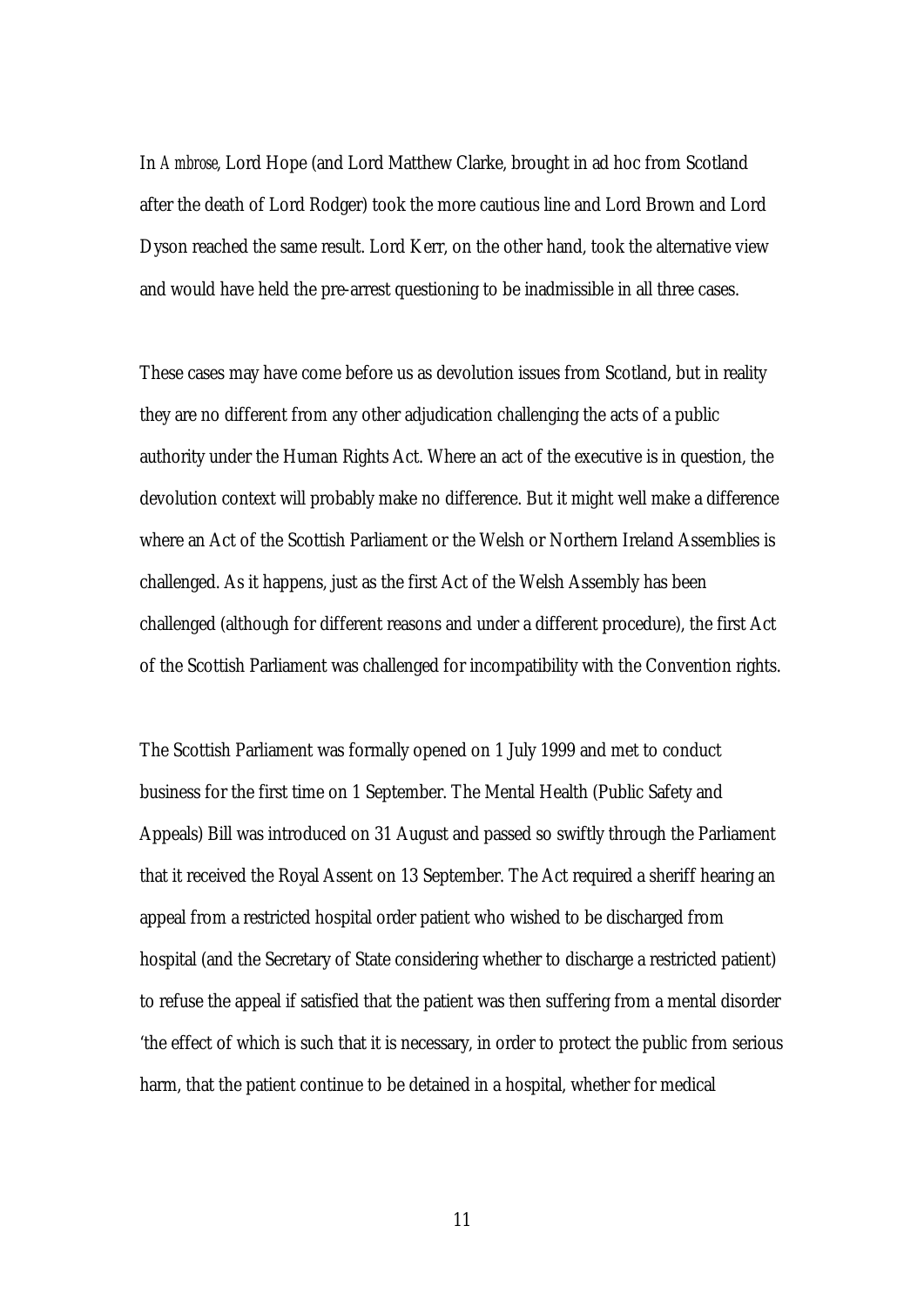treatment or not'. In *Anderson v HM Advocate<sup>20</sup>*, three patients argued unsuccessfully that it was incompatible with their right to liberty under article 5(1) of the Convention to require a person to be detained in hospital on account of his mental disorder when there was nothing that the hospital could do for him. In the High Court of Justiciary, Lord President Rodger (not yet a Law Lord) prefaced his discussion with some remarks about the general approach which the courts should take to such challenges<sup>21</sup>. The whole Convention was about striking a fair balance between the interests of the community and the fundamental rights of the individual. In deciding whether the Scottish Parliament had struck a fair balance between the need to protect the public from serious harm and the patients' right to liberty, 'it is right that the court should give due deference to the assessment which the democratically elected legislature has made of the policy issues involved'. Lord Bingham later took the same approach to the justifications for banning hunting with hounds<sup>22</sup> and political advertising in the broadcast media.<sup>23</sup>

So human rights challenges are the first and by far the most numerous of the devolution issues that have come up so far. But there are other reasons why an Act of the Scottish Parliament or Welsh or Northern Ireland Assemblies may be outside their legislative competence as defined in the Scotland Act, the Government of Wales Act or the Northern Ireland Act. This is the second category of devolution issue. Under the

1.

<sup>20</sup> *Anderson, Doherty and Reid v The Scottish Ministers and the Advocate General for Scotland* [2002] UKHRR

<sup>21 [2000]</sup> UKHRR 439.

<sup>&</sup>lt;sup>22</sup> *R* (on the application of the Countryside Alliance and others) v Attorney General and Anor [2007] UKHL 52, [2007] 1 AC 719.

<sup>23</sup> *R (on the application of Animal Defenders International) v Secretary of State for Culture, Media and Sport* [2008] UKHL 15, [2008] 1 AC 1312.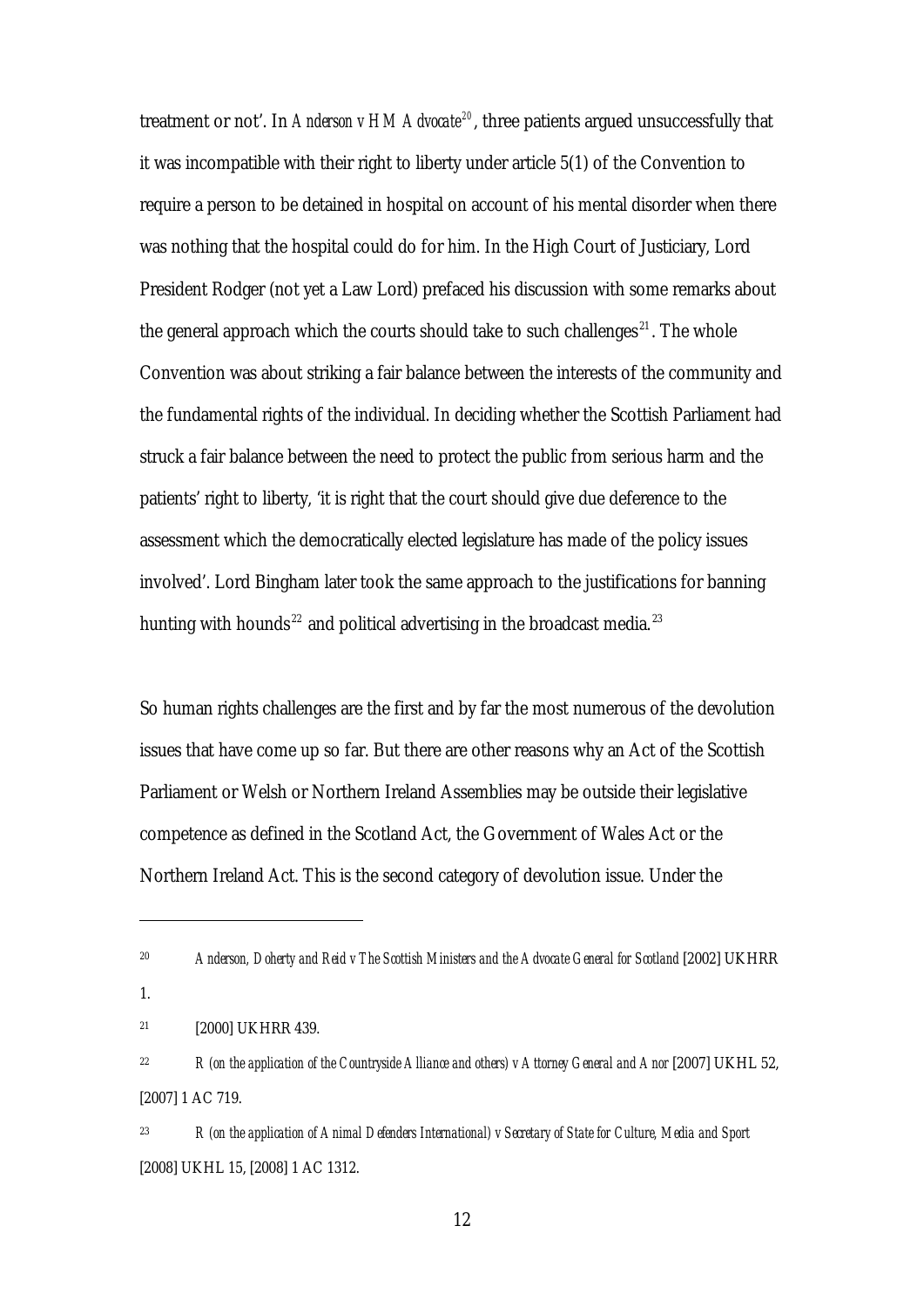Scotland Act, everything which is not reserved is devolved. But of course this can lead to tricky questions of overlap or demarcation.

*Martin v Most*<sup>24</sup> concerned provisions in the Criminal Proceedings etc (Reform) (Scotland) Act 2007. The object of these was to relieve pressure on the higher courts by increasing the sentencing powers of Sheriffs hearing cases summarily from six to 12 months' imprisonment. This was done across the board for all offences, some common law, some falling within non-reserved areas and some falling within reserved areas. In particular, road traffic is a reserved area. The UK Road Traffic Act provided that the penalty for driving while disqualified was up to six months if tried summarily and up to 12 months if tried on indictment. So the effect of the 2007 Scottish Act was to increase the maximum penalty for the offence laid down in a UK Act of Parliament on summar y conviction. Was that within the powers of the Scottish Parliament? Three Justices thought yes and two thought no, with a Sco t in each camp.

Aside from human rights, there are two main reasons why an Act maybe outside the legislative competence of the Scottish Parliament. One is that it 'relates to reserved matters' (Scotland Act 1998, s 29(2)(b)). This is to be determined by reference to its purpose, having regard to (among other things) its effect in all the circumstances (s 29(3)). All the Justices thought that the Scottish Act did *not* relate to a reserved matter. Its purpose was to relieve the pressure on the higher courts in all kinds of criminal cases, not only or even mainly in those relating to reserved matters. But another reason why a provision might be outwith legislative competence is that it is 'in breach of the restrictions in schedule 4' of the Act (s 29(2)(d)). One of those restrictions is that an Act

24 [2010] UKSC 10, 2010 SLT 412.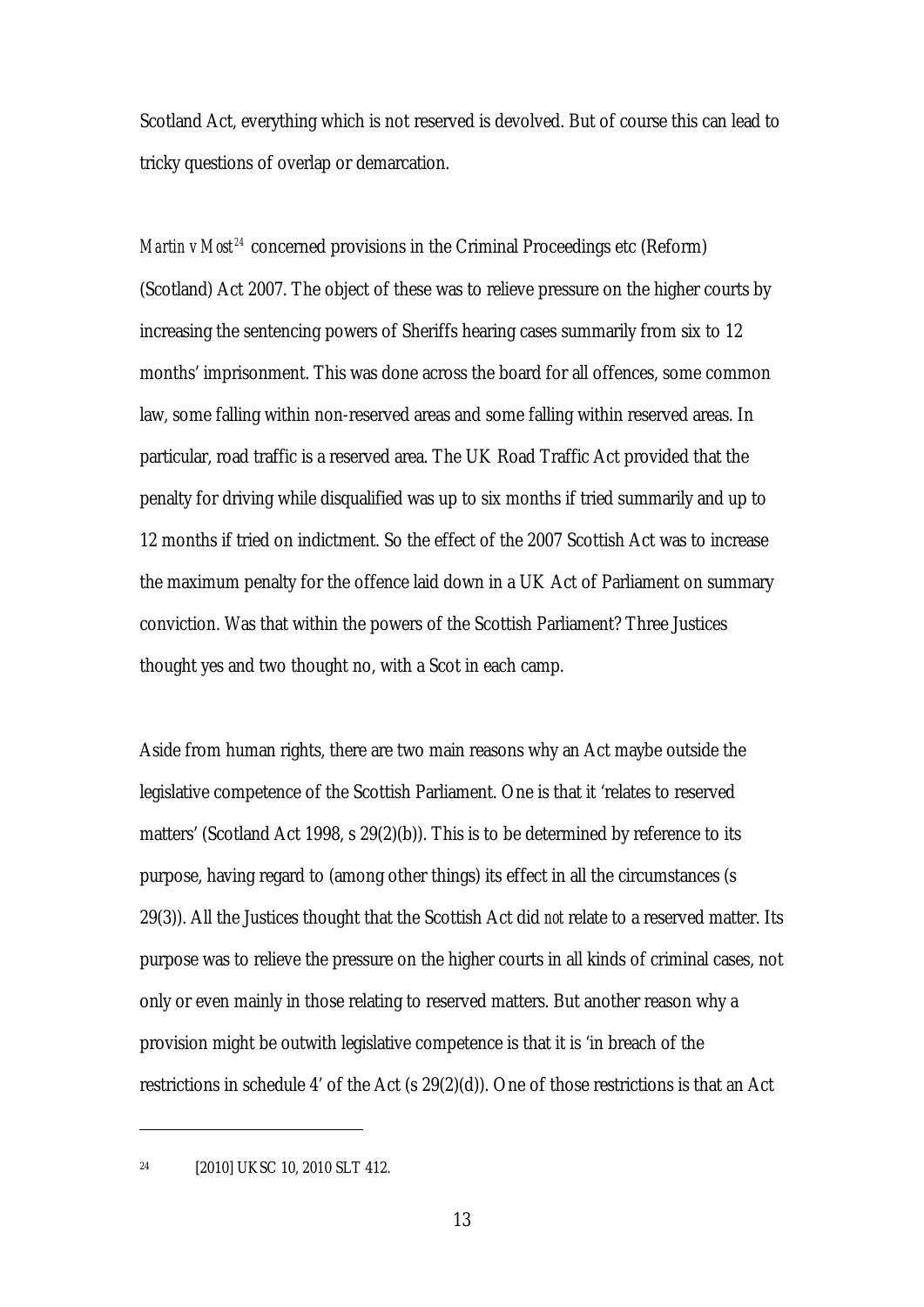of the Scottish Parliament cannot modify the law, including the common law, on reserved matters (Schedule 4, para 2(1)). This only applies to a rule of Scots private or criminal law insofar as it is 'special to' the reserved matter (para 2(3)). Lord Hope thought that the rule of Scottish law being modified was the rule of procedure and this was not 'special to' the reserved matter of road traffic. Lord Walker and Lord Brown reached the same conclusion. Lord Rodger thought that the rule of Scottish criminal law being modified was the rule about the maximum sentence on summary conviction for driving whilst disqualified. This in his view was clearly 'special to' the reserved matter of road traffic. As Chris Himsworth has commented<sup>25</sup> he 'pulled no punches' in his criticism of the majority's reasoning. He talks of Lord Hope's 'assertions' and 'unstated reasons'; of 'eagerly awaiting' Lord Walker's conclusion; and of his great friend Lord Brown's 'having bowed politely in the general direction of the argument but then resting his conclusion on simple assertion'.

Chris Himsworth drily comments that 'it is evident that the conditions for measured engagement with the issues were simply not present in *Martin*'*.* Several questions were unanswered, which are also relevant to devolution issues more generally:

(i) Do the general rules of statutory construction, such as that penal statutes are to construed strictly against the Crown apply to this sort of exercise?

(ii) Is there room, in the interpretation of the powers of a Parliament, for a starting generosity of approach towards those powers?

<sup>25 &#</sup>x27;Nothing Special about that? *Martin v HM Advocate* in the Supreme Court' [2010] Edin L.R. 487.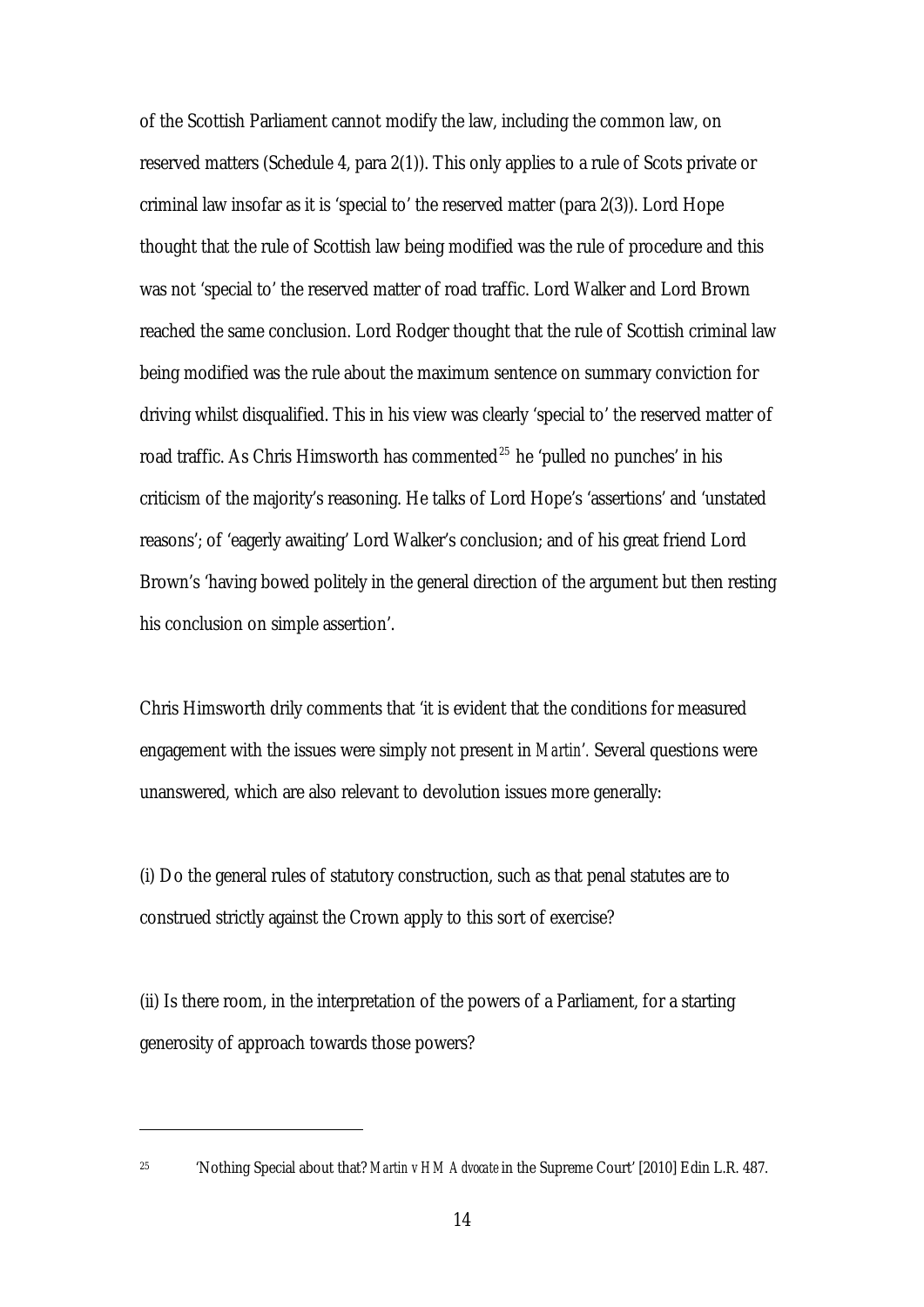(iii) Allied to that, should the approach be akin to that of the Privy Council in cases under the British North America Act, of looking for the 'pith and substance;' of the challenged measure rather than its incidental effects?

That was the approach adopted by the House of Lords in *Gallagher v Lyon, <sup>26</sup>* when considering whether an Act of the Parliament of Northern Ireland which regulated the sale of milk within the Province was outside its power to 'make laws for the peace, order and good government of Northern Ireland' because it fell within the exception made for trade with any place outside their jurisdiction. If, said Lord Atkin, 'on a view of the statute as a whole, you find that the substance of legislation is within the express powers, then it is not invalidated if, incidentally it affects matters which are outside the authorised field'. The true nature and character, or 'pith and substance' of this legislation was to protect the health of the inhabitants of Northern Ireland. It was not intended to prohibit trade with the Republic. The fact that it had a devastating effect upon the cross-border trade with dairy farmers in Donegal was incidental.

Lord Hope made reference to this principle in *Martin*. Lord Walker was more sceptical, I think because he drew a distinction between cases dealing with compatibility with the Constitution and cases dealing with demarcation between federal and devolved legislatures. In any event, all the Justices thought that the Act, in itself, did not 'relate to' a reserved matter.

(iv) How relevant to the assessment of competence is the decision-making process which may – or may not – have gone on between the UK and Scottish governments leading up

<sup>26 [1937]</sup> AC 863.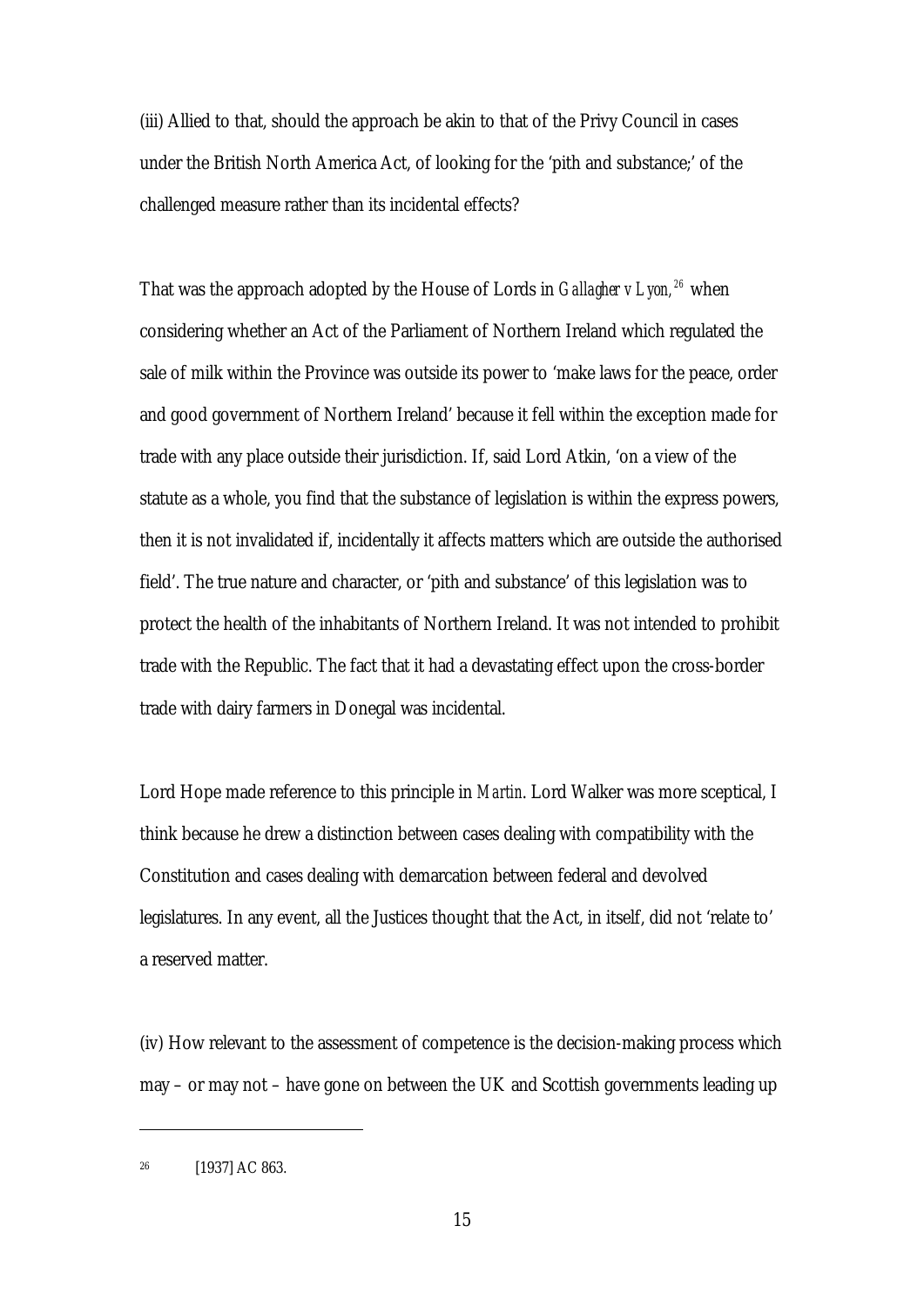to the legislation? Lord Rodger discussed this at some length, no doubt drawing in his experience as Lord Advocate before devolution, and possibly revealing his irritation that the matter in hand had not been resolved in a similar way. But, come devolution, is that relevant?

Lord Rodger might have felt the same about this week's case, *HM Attorney-General v National Assembly of Wales*. 27 It comes before the Court, not in a concrete case, but as pure constitutional review along continental lines. This is, as far as I know, the first cas e in which this has happened. $28$  We are not used to deciding cases in the abstract, without reference to a particular set of facts. This may not be a problem in this particular case, but it is not difficult to imagine cases in which it might be.

As you know, since the coming-into force of Part 4 of the Government of Wales Act 2006, following the referendum last year, the Assembly can legislate within its competence without the approval of Westminster. The Attorney-General has four weeks from the date when the Welsh Assembly passes a Bill to raise an objection and refer it to the Supreme Court. (s 112). If he does not do so, it would be open to a person who was later affected by an Act of the Welsh Assembly to complain that it was not law, because not within competence, in a concrete case. If he does do so, the result will (presumably) be conclusive either way. So he is taking a risk.

<sup>27</sup> Listed as *Local Government Byelaws (Wales) Bill 2012 – Reference by the Attorney General for England and Wales*.

<sup>28</sup> The Attorney General for Northern Ireland did lodge a reference in 2011 in respect of the Damages (Asbestos Related Conditions) Bill but decided to withdraw it and intervene in the AXA case (p 20 below) instead.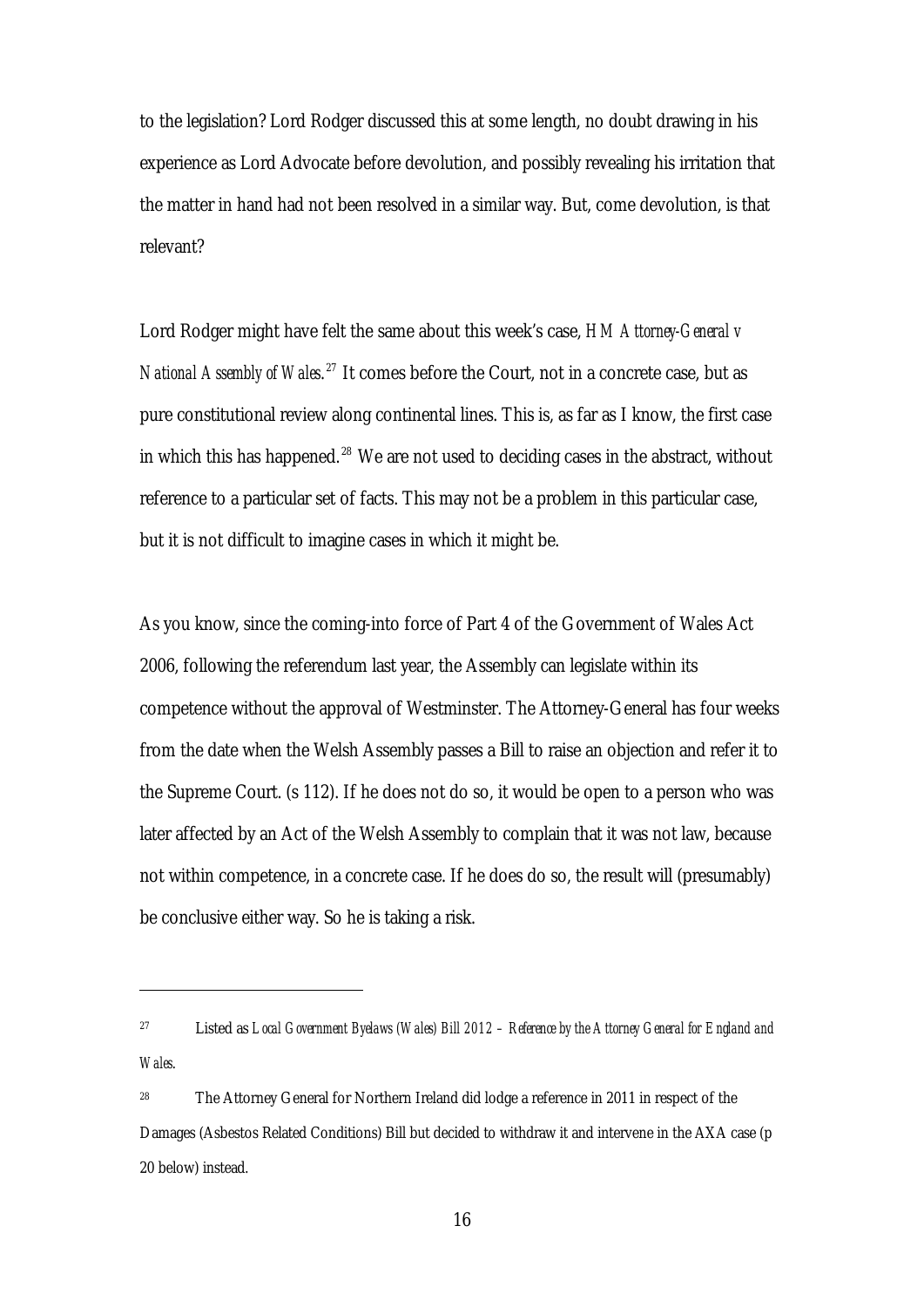The Local Government (Byelaws) (Wales) Bill was introduced into the Assembly in November 2011 and passed on 3 July 2012. Unlike Scotland, where a matter is within competence unless it is reserved (in unless it is out), in Wales a matter is only within competence if it relates to one of the listed subjects (out unless it is in). But similar demarcation disputes can arise in either case. The listed subjects include the powers and duties of local authorities. So the subject matter of the Bill, which streamlines the procedures for local authorities to make bye-laws, is within competence. But even on such matters there is a general restriction, that the Assembly cannot remove or modify any pre-commencement function of a Minister of the Crown, unless he consents or the provision is incidental to or consequential on any other provision in the Act of the Assembly. 29 Pre-commencement, bye-laws had to be confirmed by the confirming authority. 30 After the 1998 devolution, this function was exercised by the Assembly (and now the Welsh Ministers) concurrently with the relevant Secretary of State. The Attorney-General argues that this meant that the Secretary of State still retained that function.

The Attorney General objects to clauses 6 and 9 of the Bill. Clause 6 removes the need for certain kinds of bye-law to be confirmed by anyone. So this will remove the Secretary of State's concurrent power to confirm (or refuse to confirm) such bye-laws. Clause 9 of the Bill is a Henry VIII clause, conferring power on the Welsh Ministers to add to or subtract from the list of bye-laws not requiring confirmation. So this would give the Welsh Ministers power to remove the Secretary of State's concurrent confirmation power without his consent. The Secretary of State has not consented either to clause 6 or

<sup>&</sup>lt;sup>29</sup> Schedule 7, part 2, para 1(1), and part 3, para  $6(1)$ .

<sup>30</sup> Local Government Act 1972, s 236.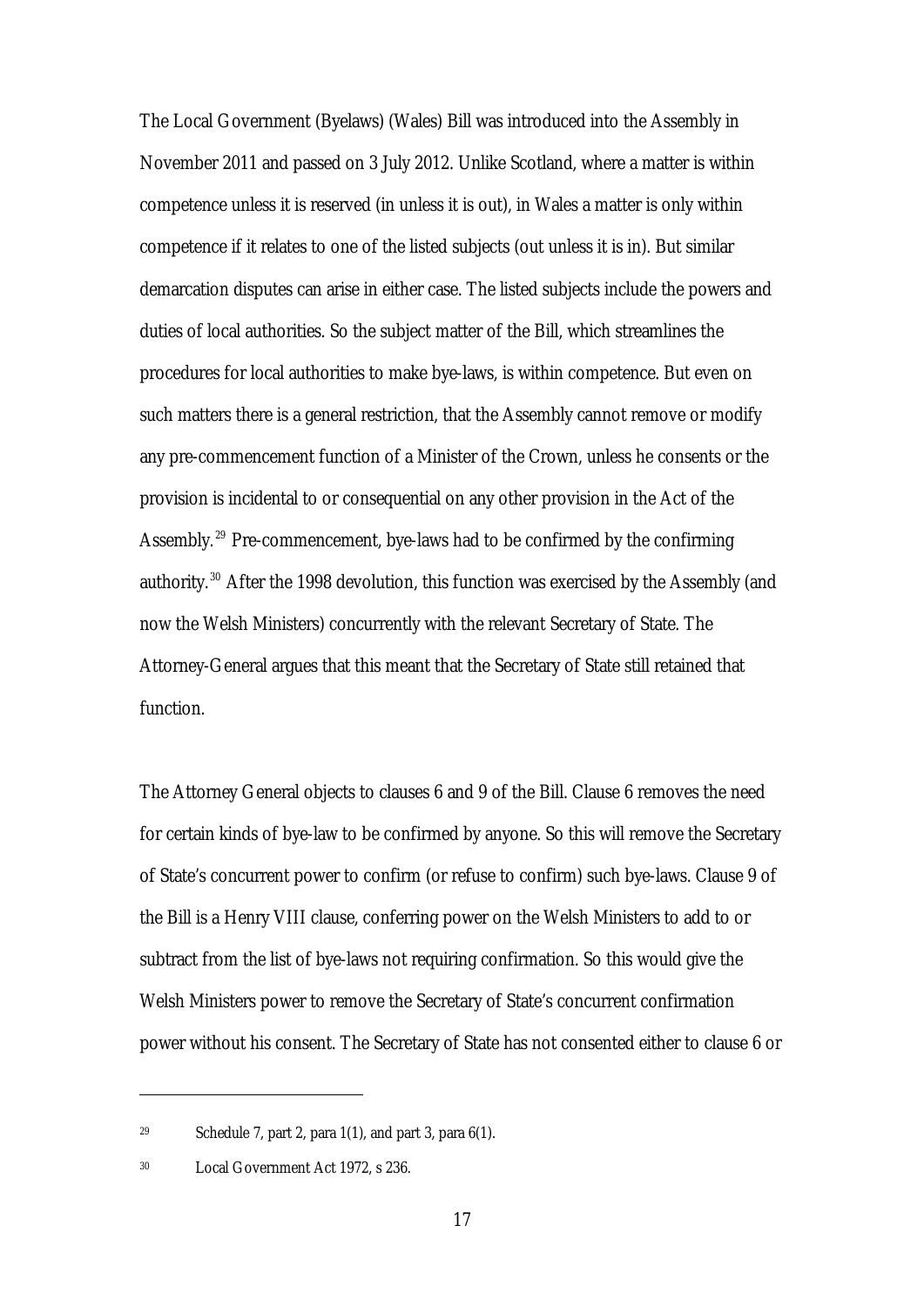to clause 9 (such consent would bring them within the competence of the Assembly).<sup>31</sup> She has indicated that she will agree to clause 6 only if clause 9 is modified so as to require her consent to the use of that power by the Welsh Ministers. The Attorney General argues that removing the Secretary of State's confirmation power is not 'incidental to' or 'consequential on' removing the Welsh Ministers' power. The question of whether the Secretary of State should retain that power is 'logically distinct;' from whether the Welsh Ministers should do so.

The Welsh Assembly, who were advised that it was within their competence, and the Counsel General for Wales, are of course arguing that it is, for three reasons: first, because the Bill does not, in fact, remove any (or many) pre-commencement functions of the Secretary of State (the greater part of the Assembly's written submissions is devoted to this, but the Counsel General concentrates on the other arguments); second, if it does, clause 6 is incidental to and consequential on the new procedure for making bye-laws; and third, clause 9 does not empower the Welsh Ministers to remove or modify any precommencement functions of the Secretary of State. This is because the section 154 of the Government of Wales Act requires any provision in an Act of the Assembly which could be read in such a way as to be outside competence, if possible, to be read as narrowly as is required for it to be within competence.

It may seem a storm in a tea-cup to some, because the subject matter is so technical. But of course it will not seem a technicality to the parties on either side. Although essentially a matter of statutory construction, it raises all the same sort of questions that the *Martin*  case raised in Scotland. The Attorney-General for Northern Ireland has intervened in

<sup>31</sup> Para 6(1)(a) of Part 3 of Schedule 7.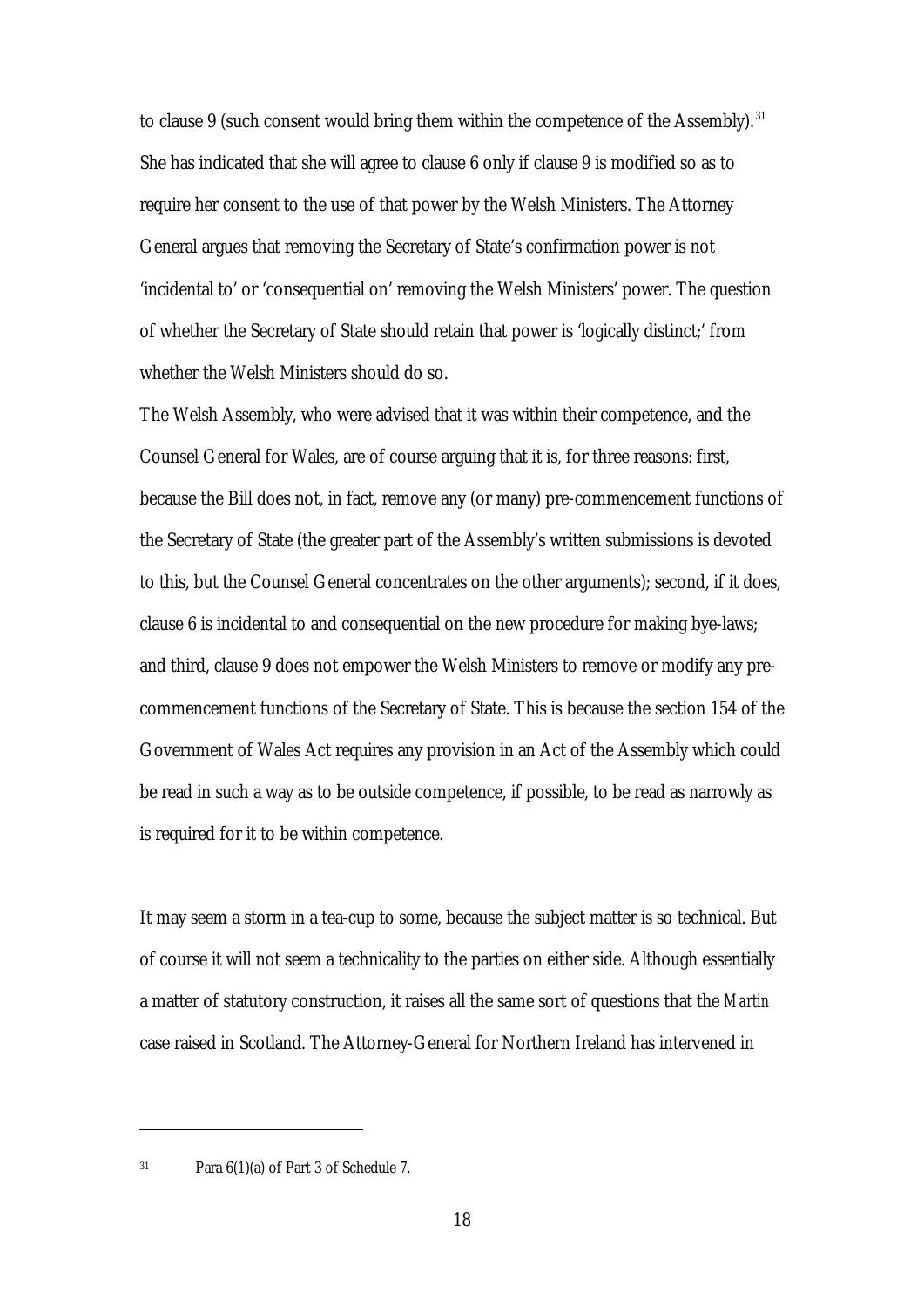support of the Welsh, arguing that the Constitution of Wales should be interpreted as generously and purposively as any other constitution. <sup>32</sup>

There is perhaps another point. At least in a Scottish case, there are bound to be Scottish Justices sitting. This is supposed to increase the confidence of the Scots in the judgment of the Court – although this does not seem to have worked in the cases of *Cadder* and *Fraser. <sup>33</sup>* Presumably the reason for this is that their nationality and sensitivity to the issues north of the border will have an influence upon their thinking. I leave it to you to ponder whether, in the Scottish examples I have given, that may have been so. But in a Welsh case, there is no requirement to have even one Welsh Justice sitting. The Constitutional Reform Act requires us only to have at least one Justice with experience of the law and practice in each of Scotland and Northern Ireland. It says nothing about Wales. Unlike the House of Lords, we can appoint other judges to sit ad hoc in the Supreme Court. But that has not been done in this case, and I am not aware that any of the Justices who are sitting on the case has the sort of experience of legal Wales as is required of Scotland and Northern Ireland. I think that this raises some really interesting questions about why it is thought important that national judges are involved. We are not mainly talking about esoteric questions of Scots (or Welsh) law, but about the construction of an Act of the United Kingdom Parliament. But, in law, context is everything.

<sup>32</sup> Citing Lord Bingham in *Robinson v Secretary of State for Northern Ireland* [2002] UKHL 32, [2002] NI 390 (on the validity of the Assembly's elections of a first and deputy first minister two days after the statutory deadline), at [11].

<sup>33</sup> See, for example, the report of the remarks of First Minister Alex Salmond and Justice Minister Kenny MacAskill at www.holyrood.com/2011/06/supreme-court/.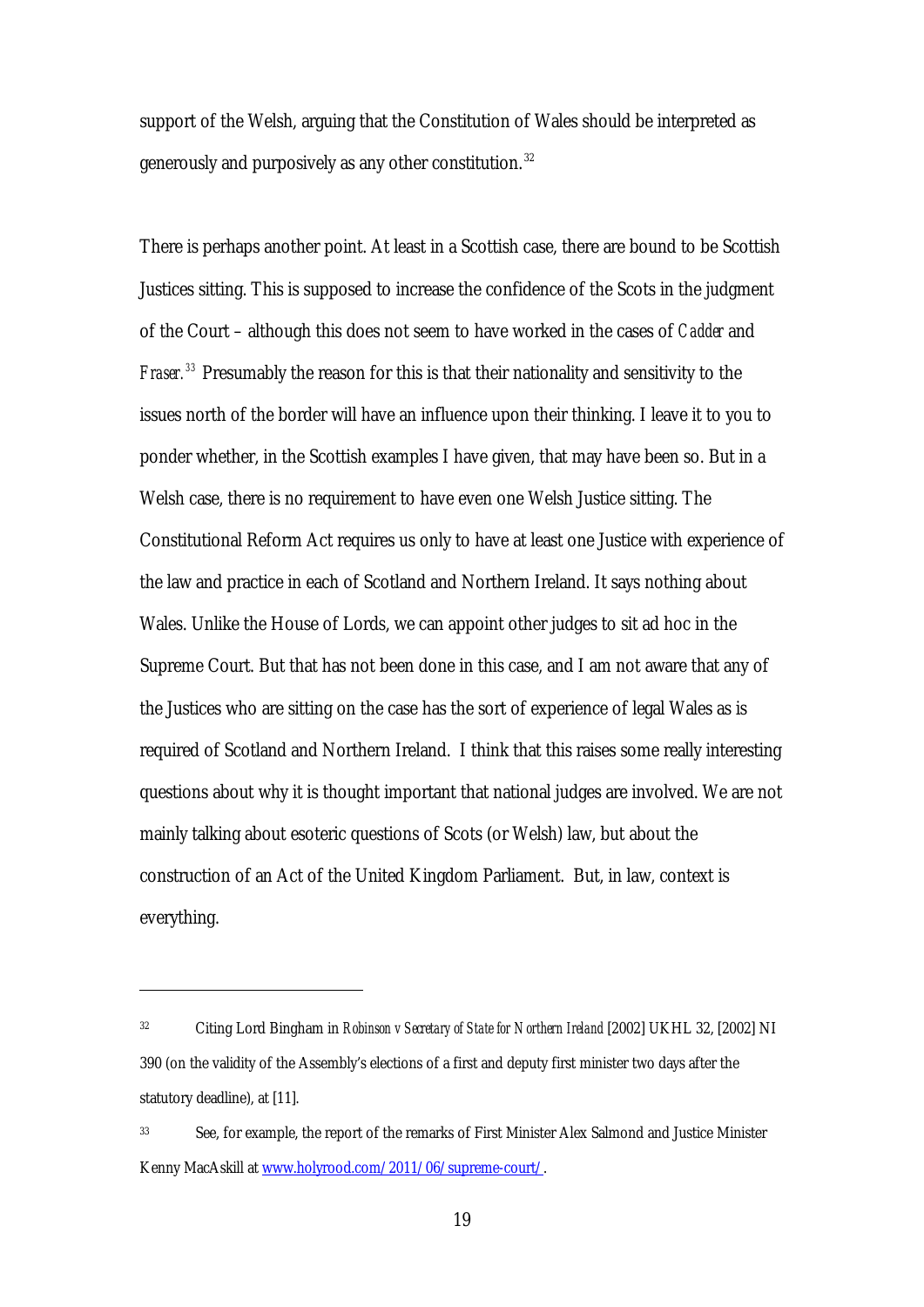So we have human rights devolution cases and we have subject matter devolution cases. Both of these stem from the devolution statutes themselves. But is there a third category of case, where the legislation may on the face of it be within scope but is 'not law' for some other reason? This is the really interesting constitutional question. Are the devolved Parliaments simply grand and glorified local authorities or are they something different?

The issue was raised in *AXA General Insurance Ltd v HM Advocate, <sup>34</sup>* although in the end it did not fall for decision. The background is asbestos. In *Rothwell v Chemical and Insulating Co Ltd, <sup>35</sup>* the House of Lords held that asymptomatic pleural plaques resulting from exposure to asbestos were not actionable damage. In England and Wales, the Government's response was to set up a modest compensation scheme from public funds. In Scotland, the Government's response was to make the insurance companies pay. The Damages (Asbestos-related Conditions) (Scotland) Act 2009 provided (with retrospective effect) that pleural plaques, pleural thickening and asbestosis constituted actionable harm.

The insurance companies argued that this was a violation of their property rights under article 1 of the first protocol to the European Convention. They failed. The Supreme Court agreed that the interference was a proportionate means of achieving a legitimate aim. In doing so, it recognised that this was a matter of social and economic policy in which weight should be given to the judgment of the democratically elected legislature as to how the balance between the various interests should be struck. So the Scottish

<sup>34 [2011]</sup> UKSC 46, [2012] 1 AC 868.

<sup>35 [2007]</sup> UKHL 39, [2008] AC 281.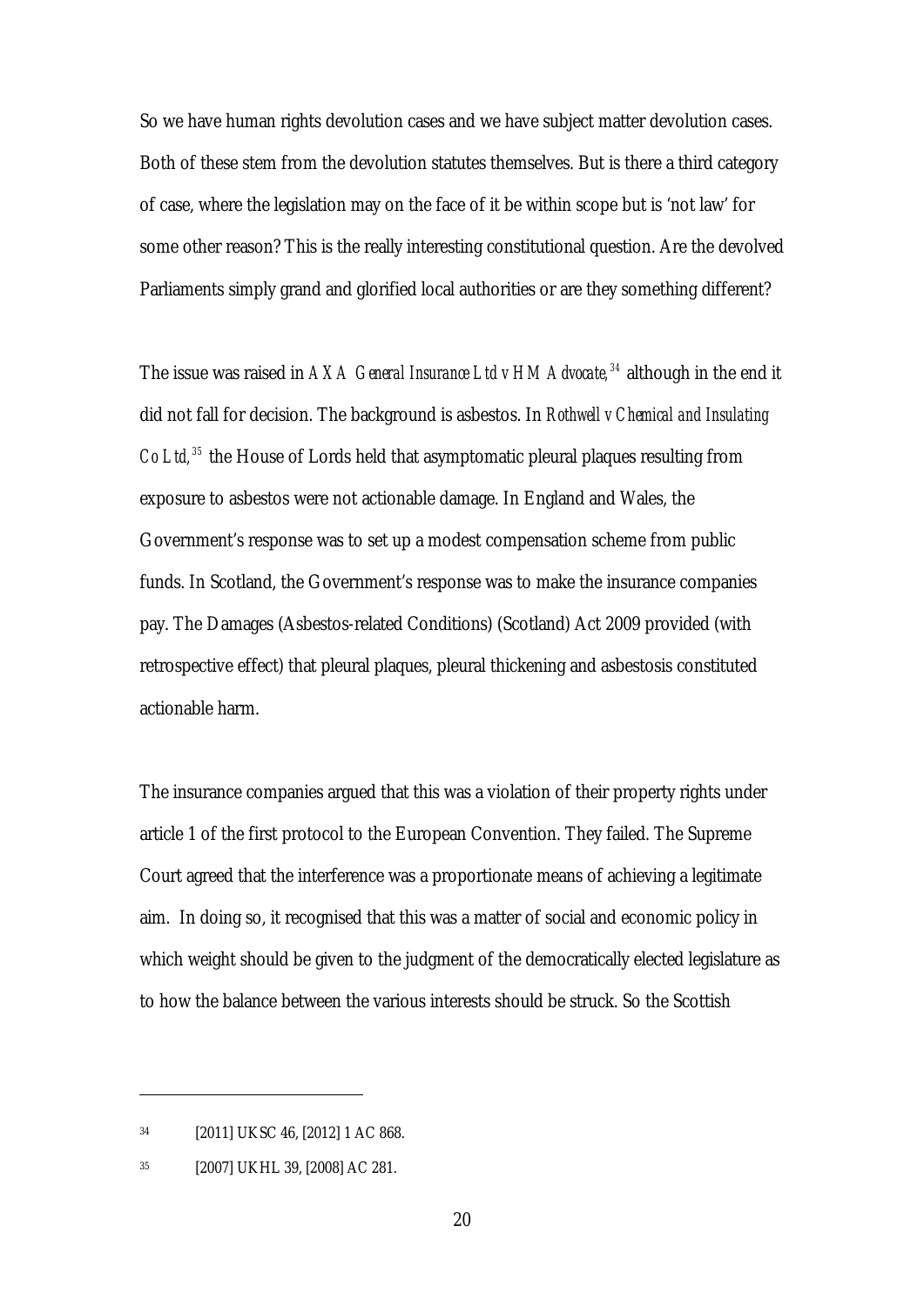Parliament was being treated like a Parliament, in the same way that the UK Parliament had been treated, for example in the Hunting Act cases.

So far, this was nothing new. But the insurance companies had also challenged the Act on the grounds of irrationality – in other words, applying the ordinary principles of judicial review to the Acts of the Scottish Parliament. By the time the case got to the Supreme Court, they had accepted that if the interference with their property rights was legitimate and proportionate, they could not succeed in arguing that it was irrational (well, counsel had perhaps been driven by the court to concede this). So the issue did not strictly arise. Nevertheless, both Lord Hope and Lord Reed dealt with it at some length, no doubt out of deference to the arguments which had been presented to them. These included interventions both from Northern Ireland and from the first Minister in Wales. On behalf of the latter, Theo Huckle and Clive Lewis mounted a vigorous argument that the extent and limits of the legislative competence of the Welsh Assembly were as set out in the Government of Wales Act 2006 and there was no room for any further limitations. That Act contemplates that Acts of the Assembly are different in nature from subordinate or delegated legislation (see s 158). They were to be equated with primary legislation.

Both Lord Hope and Lord Reed agreed that Acts of the Scottish Parliament were not amenable to judicial review on grounds of irrationality, unreasonableness or arbitrariness. However, neither of them ruled out the possibility that they might be subject to review in exceptional cases on grounds other than non-compliance with the terms of the Scotland Act. Lord Hope reasoned that the Scottish Parliament was not sovereign and section 29 of the Scotland Act did not purport to be an exhaustive list of the limitations upon its powers. Because the Parliament was not sovereign, he did not have to grapple with how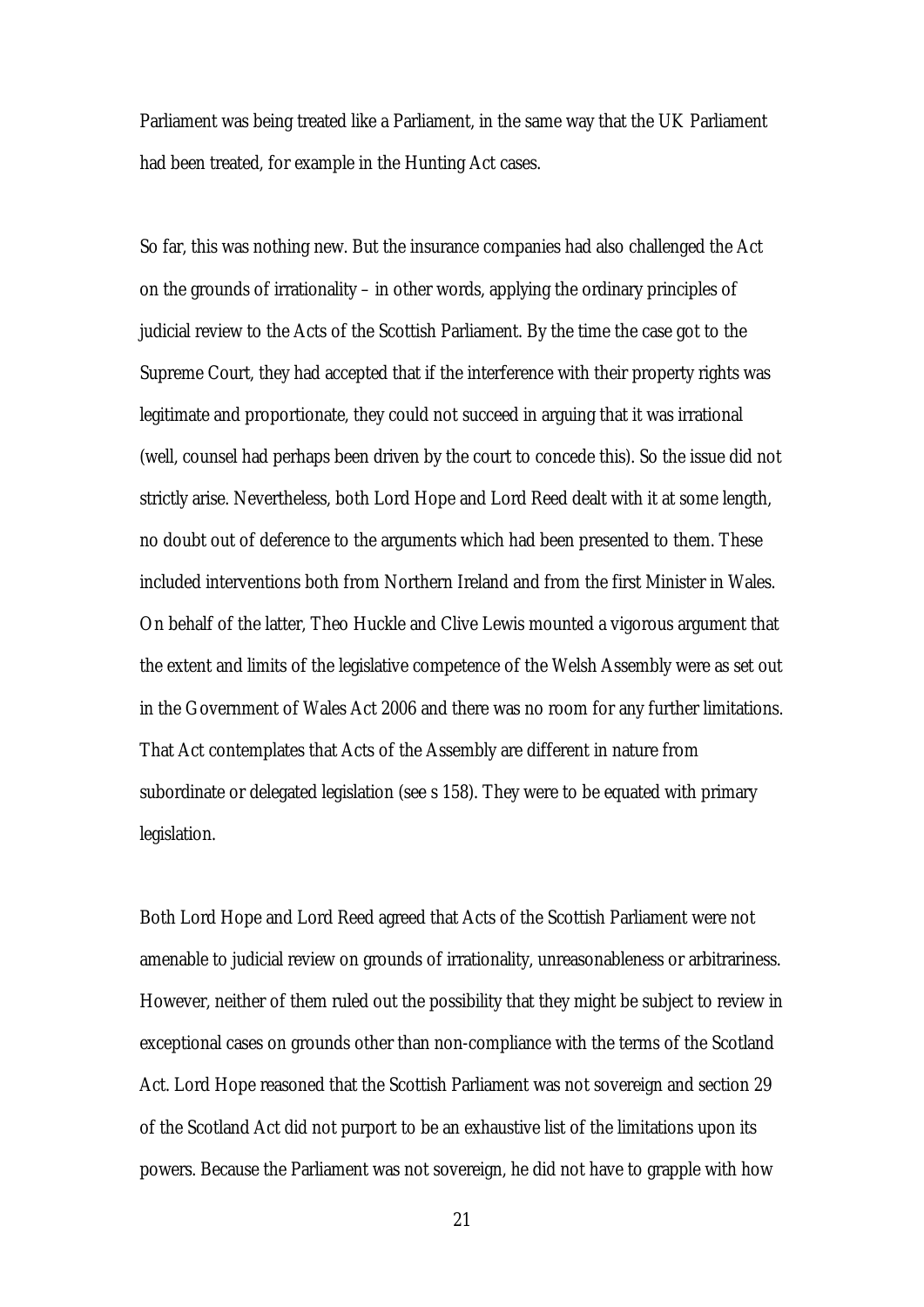the conflicting views about the relationship between the rule of law and the sovereignty of the United Kingdom Parliament (which had emerged in *Jackson*) might be reconciled. As he had said in *Jackson*, 'the rule of law enforced by the courts is the ultimate controlling factor upon which our constitution is based'. So, after pointing to the control which a government elected with a large majority has over a single-chamber Parliament, he continued:

'It is not entirely unthinkable that a government which has that power may seek to use it to abolish judicial review or to diminish the role of the courts protecting the interests of the individual. Whether this is likely to happen is not the point. It is enough that it might conceivably do so. The rule of law requires that the judges must retain the power to insist that legislation of that extreme kind is not law which the courts will recognise.<sup>'36</sup>

Lord Reed's approach was rather different, but he reached the same conclusion. The 'principle of legality' meant that the UK Parliament could not itself override fundamental rights or the rule of law by general or ambiguous words, nor could it confer upon another body, by general or ambiguous words, the power to do so. The UK Parliament could not be taken to have intended to establish a body which was free to abrogate fundamental rights or to violate the rule of law<sup>37</sup>.

The English Justices agreed with them. Lord Mance added that a blatantly discriminatory law, for example one aimed at red-headed people, would be 'capable of challenge, if not

<sup>36</sup> At [51].

<sup>37</sup> At [153].